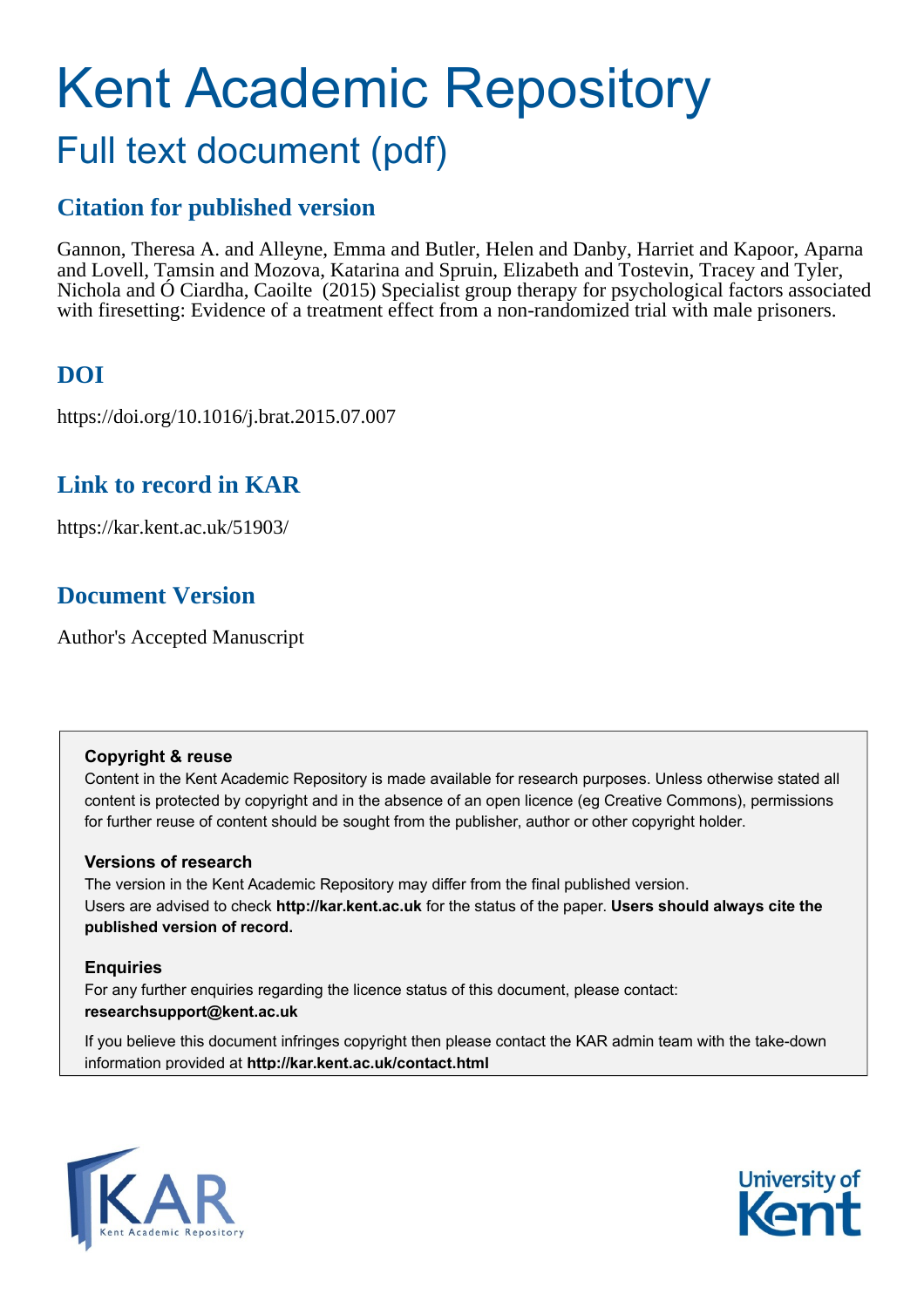Please cite as: Gannon, T. A., Alleyne, E., Butler, H., Danby, H., Kapoor, A., Lovell, T. … & Ó Ciardha, C. (2015). Specialist group therapy for psychological factors associated with firesetting: Evidence of a treatment effect from a non-randomised trial with prisoners. *Behaviour Research and Therapy, 73,* 42-51.

Specialist Group Therapy for Psychological Factors Associated with Firesetting: Evidence of a Treatment Effect from a Non-Randomized Trial with Male Prisoners

Theresa A. Gannon, Emma Alleyne, Helen Butler, Harriet Danby, Aparna Kapoor, Tamsin

Lovell, Katarina Mozova, Elizabeth Spruin, Tracey Tostevin, Nichola Tyler

and

Caoilte Ó Ciardha

University of Kent, UK

#### Author Note

Theresa A. Gannon, Emma Alleyne, Helen Butler, Harriet Danby, Aparna Kapoor, Tamsin Lovell, Elizabeth Spruin, Tracey Tostevin, Nichola Tyler, Katarina Mozova, Caoilte Ó Ciardha, Centre of Research and Education in Forensic Psychology, School of Psychology, Keynes College, University of Kent, Canterbury, Kent, England.

This research was supported by an Economic and Social Research Council grant awarded to Theresa A. Gannon (RES-062-23-2522). We are grateful to area psychologists, prison establishment staff, Kent Fire and Rescue Service, our participants, and two anonymous reviewers who made very constructive suggestions on a previous version of this manuscript. The views expressed are those of the authors and do not necessarily reflect those of National Offender Management Services.

Correspondence concerning this article should be addressed to Theresa A. Gannon, Centre of Research and Education in Forensic Psychology, School of Psychology, Keynes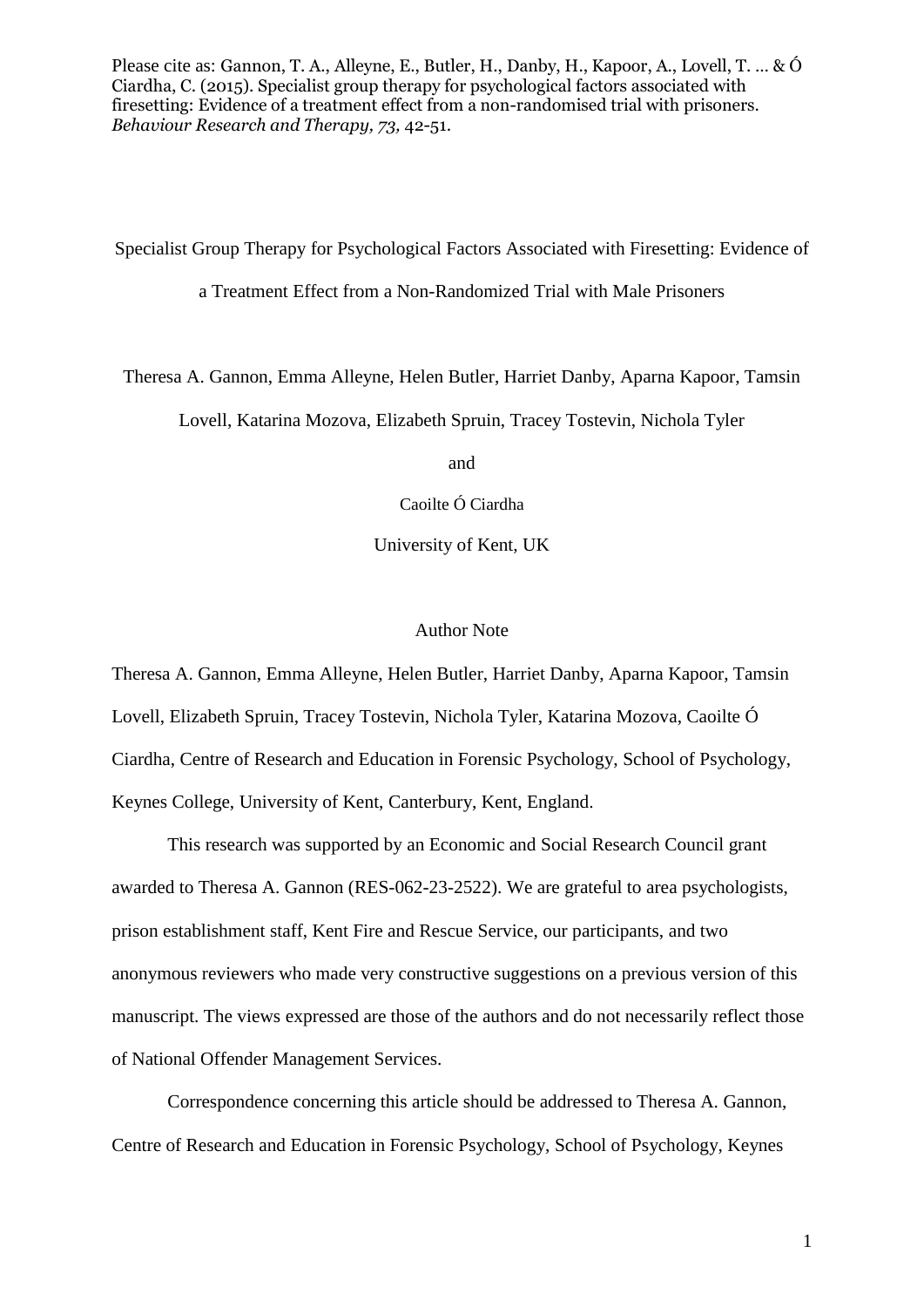Please cite as: Gannon, T. A., Alleyne, E., Butler, H., Danby, H., Kapoor, A., Lovell, T. … & Ó Ciardha, C. (2015). Specialist group therapy for psychological factors associated with firesetting: Evidence of a treatment effect from a non-randomised trial with prisoners. *Behaviour Research and Therapy, 73,* 42-51.

College, University of Kent, Canterbury, Kent, CT2 7NP, England. E-mail:

T.A.Gannon@Kent.ac.uk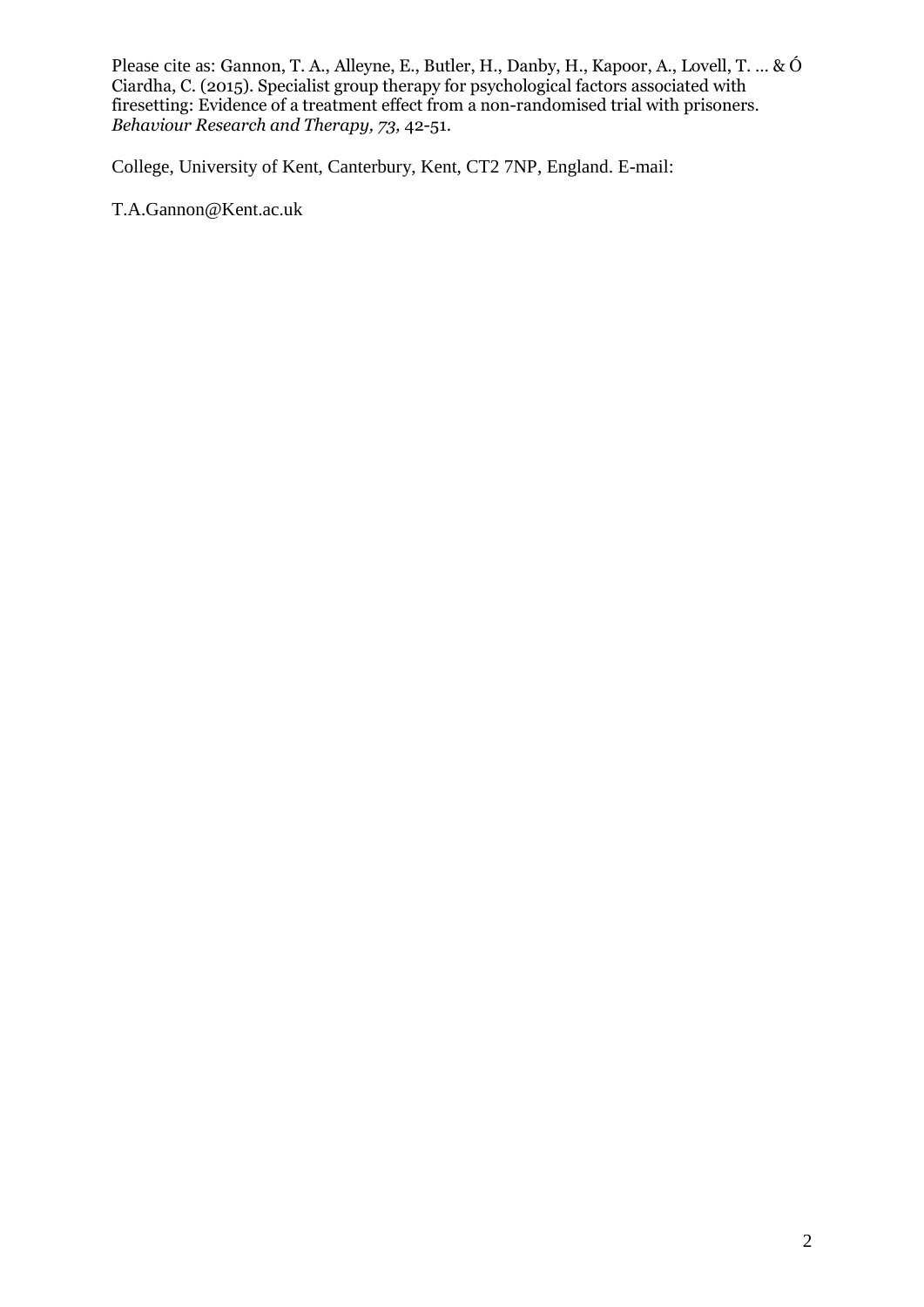#### Abstract

Despite huge societal costs associated with firesetting, no standardized therapy has been developed to address this hugely damaging behavior. This study reports the evaluation of the first standardized CBT group designed specifically to target deliberate firesetting in male prisoners (the Firesetting Intervention Programme for Prisoners; FIPP). Fifty-four male prisoners who had set a deliberate fire were referred for FIPP treatment by their prison establishment and psychologically assessed at baseline, immediately post treatment, and three-months post treatment. Prisoners who were treatment eligible yet resided at prison establishments not identified for FIPP treatment were recruited as Treatment as Usual controls and tested at equivalent time-points. Results showed that FIPP participants improved on one of three primary outcomes (i.e., problematic fire interest and associations with fire), and made some improvement on secondary outcomes (i.e., attitudes towards violence and antisocial attitudes) post treatment relative to controls. Most notable gains were made on the primary outcome of fire interest and associations with fire and individuals who gained in this area tended to self-report more serious firesetting behavior. FIPP participants maintained all key improvements at three-month follow up. These outcomes suggest that CBT should be targeted at those holding the most serious firesetting history.

Keywords: Firesetting, Offender, Cognitive Behavioral Therapy, Group Treatment.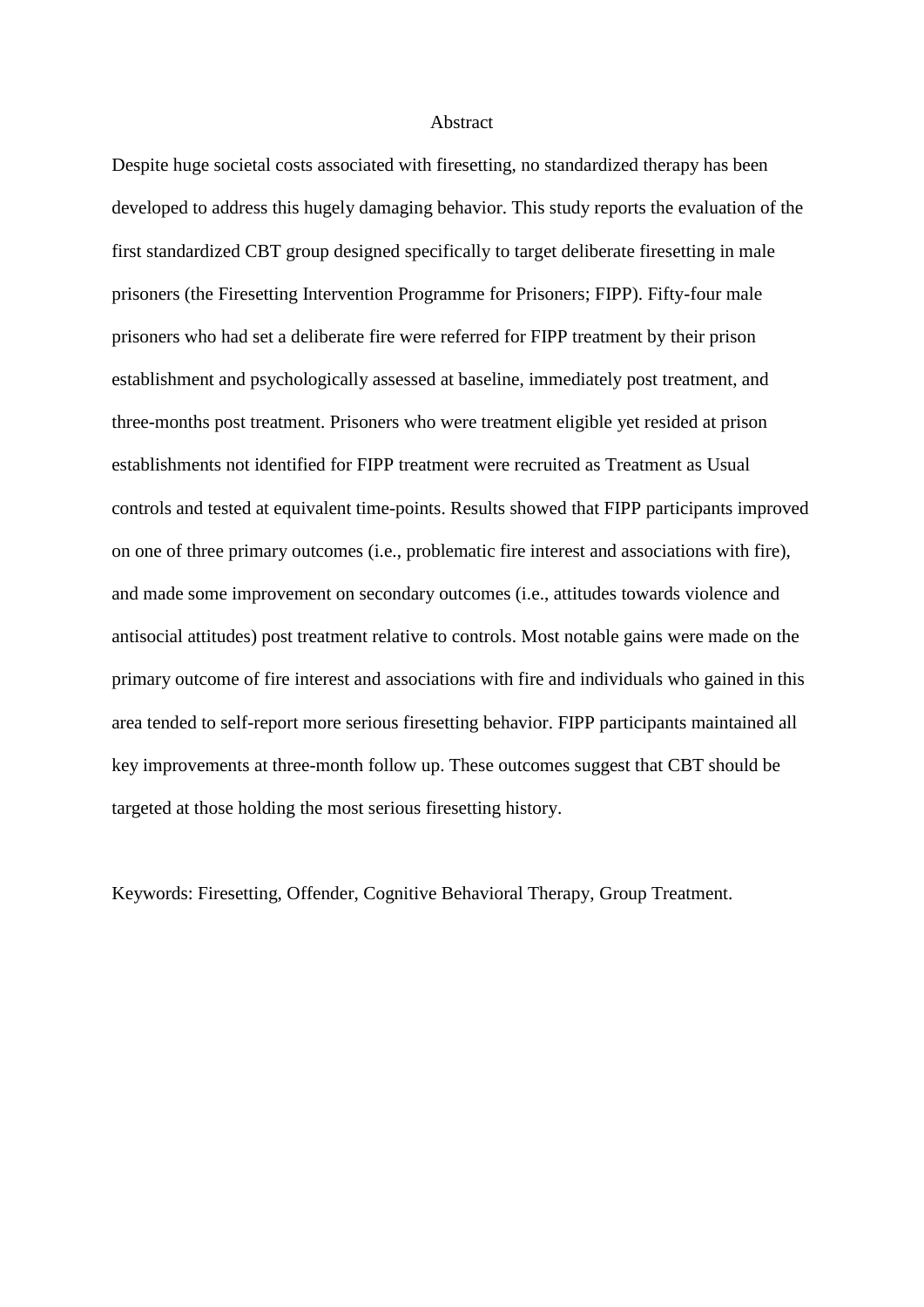Specialist Group Therapy for Psychological Factors Associated with Firesetting: Evidence of

a Treatment Effect from a Non-Randomized Trial with Male Prisoners

 Deliberate firesetting is a societal problem of vast proportions. Latest available statistics show that between 2007 and 2011, US fire departments received annual reports of approximately 282,600 deliberate fires which were responsible for 1,360 casualties, 420 deaths, and \$1.3 billion USD costs in property damage (Campbell, 2014). These latter property costs represent only a small amount of those incurred since they do not include some of the wider costs associated with firesetting (firefighting, or health costs or costs associated with wildfire damage). In the UK, there were 53,000 deliberately set fires and 451 fire-related deaths in 2008 (Department of Communities and Local Government, 2010) with estimated costs to the total economy in 2004 of £2.53 billion (Office of the Deputy Prime Minister, 2006). In Australia there is no centralized database documenting recorded incidents of deliberate firesetting. However, Rowlings (2008) has estimated that total costs associated with reports of arson in Australia in 2005 are in the region of \$1.62 billion AUD. Yet despite the huge human and economic costs associated with deliberate firesetting, no standardized therapy programs are available for individuals who present with this hugely destructive behavior. Compared with other offending behaviors such as sexual offending and violence, empirical research examining deliberate firesetting is embryonic. To date, there are no established assessments available for assessing risk of deliberate firesetting and no convincing evidence of 'What Works' to reduce deliberate firesetting behavior (Fritzon, Doley, & Clark, 2013; Gannon & Pina, 2010; Palmer, Caulfield, & Hollin, 2007).

 Lack of research in this area appears to have stemmed from a long-standing assumption that deliberate firesetters are psychological 'generalists' who do not require specialist assessment or treatment. However, according to the only study to have adequately tested this hypothesis, deliberate male firesetters are psychologically unique offenders who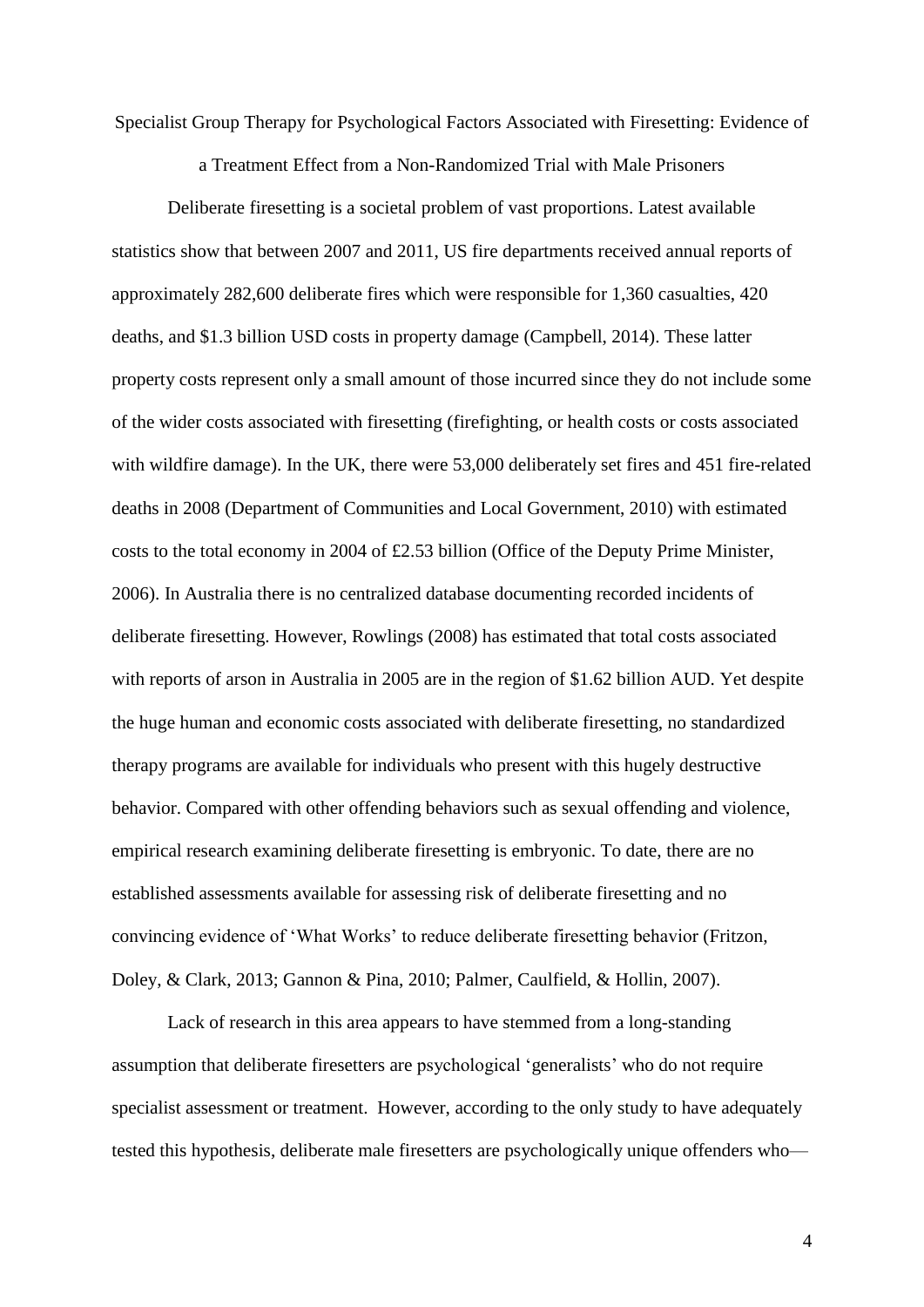relative to other matched offenders—exhibit higher levels of problematic association with fire (e.g., serious fire interest and identification with fire), anger related cognition, external locus of control, and hold lower levels of general self esteem (Gannon, Ó Ciardha, Barnoux, Tyler, Mozova, & Alleyne, 2013). On the basis of these findings, and those of other contemporary professionals examining allied areas of firesetting specificity (Ducat, McEwan, & Ogloff, 2015), professionals are now recognizing the need to establish assessment and treatment strategies for this neglected group. Fritzon et al. (2013), for example, argue that a more standardized evidence-based approach needs to be taken in devising and implementing treatment with firesetters. Towards this aim, researchers have recently begun to scrutinize how firesetters might best be assessed on fire-related variables (Ó Ciardha, Barnoux, Tyler, Mozova, & Gannon, 2015) and have developed an empirically informed theoretical framework examining the development and maintenance of firesetting (i.e., the Multi-Trajectory Theory of Adult Firesetting [M-TTAF]; Gannon, Ó Ciardha, Doley, & Alleyne, 2012). The M-TTAF emphasizes the interaction of biological, social-cultural, and contextual factors associated with firesetting and emphasizes the importance of examining inappropriate fire interest and associated cognitions (see Fritzon et al., 2013; Gannon et al., 2012).

 Over the past two decades, a small number of cognitive behavioral treatment packages (CBT) have been developed for use with mentally disordered firesetters (Hall, 1995; Swaffer, Hagget, & Oxley, 2001; Taylor, Thorne, Robertson, & Avery, 2002; Taylor, Robertson, Thorne, Belshaw, & Watson, 2006). However, these represent uncontrolled 'in house' therapy conducted with very small numbers of participants. In the largest study available ( $N = 14$ ), Taylor et al. (2002) reported that a 40-session package of group CBT aimed primarily at reducing problematic fire interest and attitudes in patients with a learning disability led to significant improvements on standardized measures of fire interest and attitudes, anger, goal attainment (e.g., understanding of risk), and self esteem. In the absence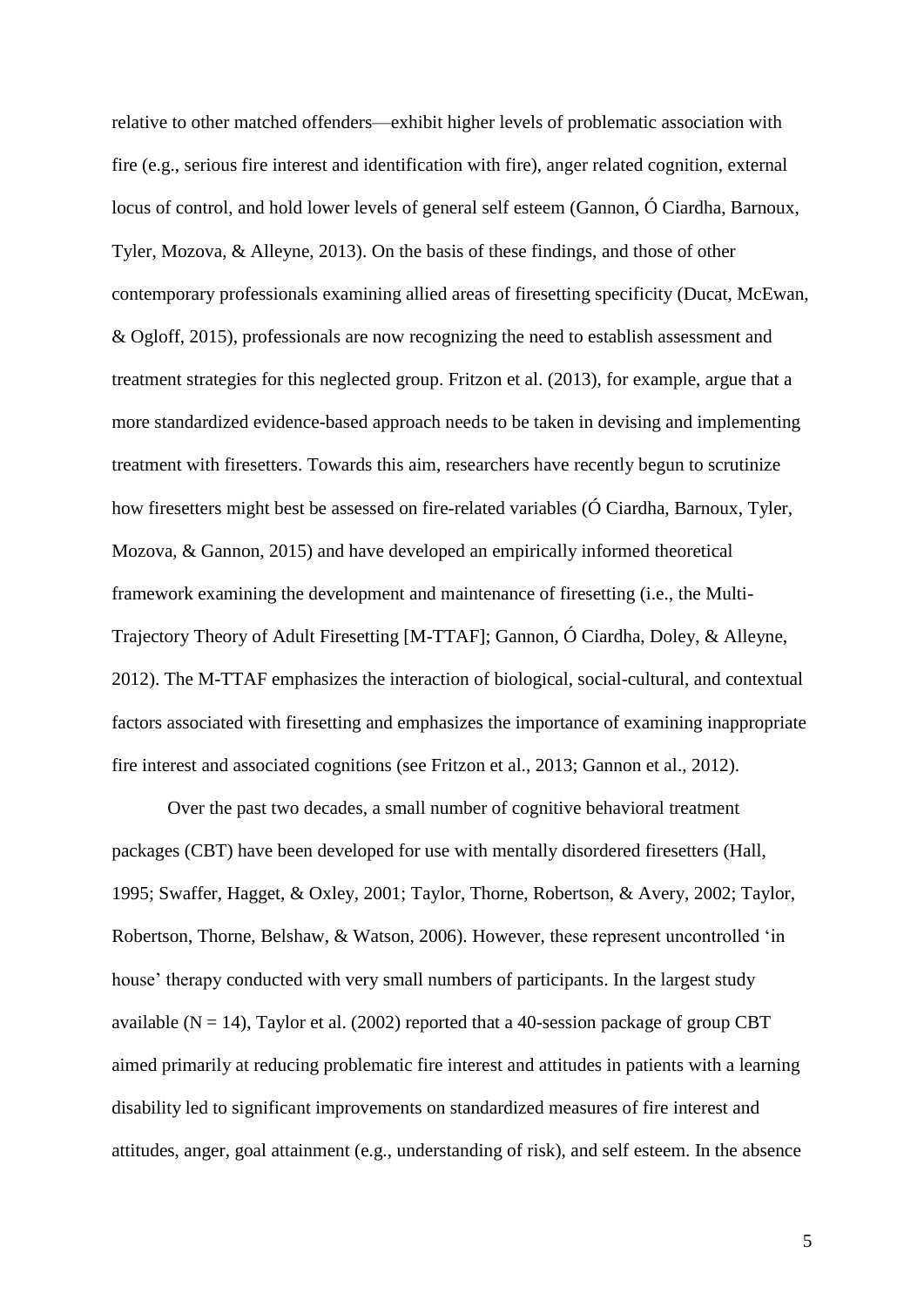of any control group, however, the beneficial effect of this group therapy remains largely unclear. To our knowledge, no further firesetting treatment evaluation studies have been published. Furthermore, no treatment evaluation studies in prison settings have ever been reported. The current study aimed to provide the first evaluation of a specialist group therapy trial for male firesetters in a UK prison. The therapy evaluated differs from previous 'in house' therapies since it was designed for implementation in any UK prison, and was associated with a standardized CBT manual and training for all staff.

 CBT has been established as most effective for addressing criminal behaviors (Lipsey, Chapman, & Landenberger, 2001). Meta-analyses, in particular, have highlighted the effectiveness of CBT in addressing sexual offending (Lösel & Schumucker, 2005; Walker, McGovern, Poey, & Otis, 2005), as well as generalist offending involving property or violent misdemeanors (Landenberger & Lipsey, 2005; Pearson, Lipton, Cleland, & Yee, 2002; Redondo, Sánchez-Meca, & Garrido, 1999). CBT allows individuals to challenge and restructure thoughts and attitudes associated with their offending, recognize and appropriately respond to the range of triggers associated with their offending, and practice newly developed competencies and skills aimed at promoting a pro-social lifestyle (Milkman & Wanberg, 2007). In addition, CBT allows individuals to engage in behavioral reconditioning designed to decrease problematic behaviorally learnt associations that result in criminal behavior (Jennings & Deming, 2013). Empirical research examining sexual offending shows that the most effective treatments produce changes not only for inappropriate sexual interests and behavior but also for secondary treatment targets such as emotional regulation and social skills training (Hanson et al., 2002).

The specialist group therapy evaluated in the current study—the Firesetting Intervention Programme for Prisoners (FIPP; Gannon, 2012)—was developed from latest theory and empirical research with male firesetters (e.g., Dickens, Sugarman, & Gannon,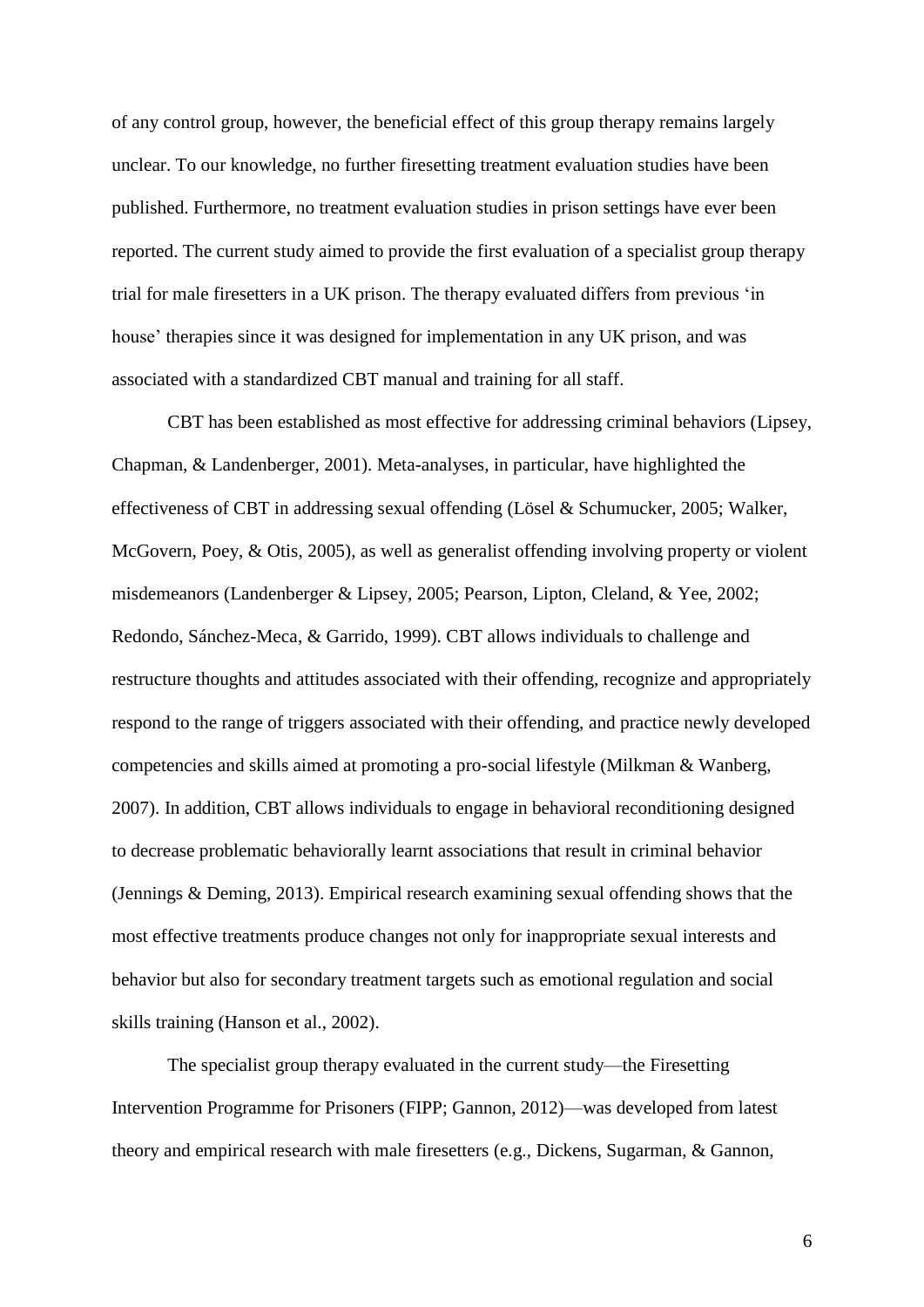2012; Doley, Fritzon, & Clark, 2013; Gannon et al., 2013; Gannon et al., 2012; Gannon & Pina, 2010). The resulting program consists of 28 weekly 2-hour group sessions as well as a weekly individual support session of up to one hour in length. The FIPP targets four key components empirically associated with firesetting behavior: Fire-Related Factors, Offense-Supportive Cognition, Emotional Regulation, and Social Competence. In terms of fire-related factors the FIPP targets problematic interests and associations with fire, teaches fire safety and prevention, and aids clients to develop the skills to understand their own firesetting and how to prevent future firesetting relapse. In terms of offense-supportive cognition, the FIPP aims to cognitively restructure attitudes supporting violence, entitlement, and antisocial behavior. Regarding emotional regulation, clients are encouraged to examine the role of anger arousal, cognition, and provocation tolerance in the lead up to their offending. They are also encouraged to develop effective strategies for regulating anger (e.g., relaxation techniques, cognitive restructuring), in order to improve their perceived self-regulatory control (i.e., a more internalized locus of control). Finally, the FIPP aims to improve social competence through psychoeducation and experiential exercises associated with assertiveness, relationships, and general self-esteem. A key focus of the program is to enable clients to become more aware of the factors associated with their firesetting and to support the development of personalized coping skills to deal with similar factors in the future (i.e., within prison or the community). Throughout treatment, clients are requested to complete out-of-group exercises documenting their childhood experiences with fire, current thoughts and feelings about fire, general coping strategies and thought patterns, as well as a written account of the factors leading up to their firesetting offense(s). Clients share written accounts within the group and are encouraged to receive feedback from group members and facilitators to challenge distorted cognitions associated with their firesetting and develop a realistic picture of the factors associated with firesetting behavior. In terms of skill generation, clients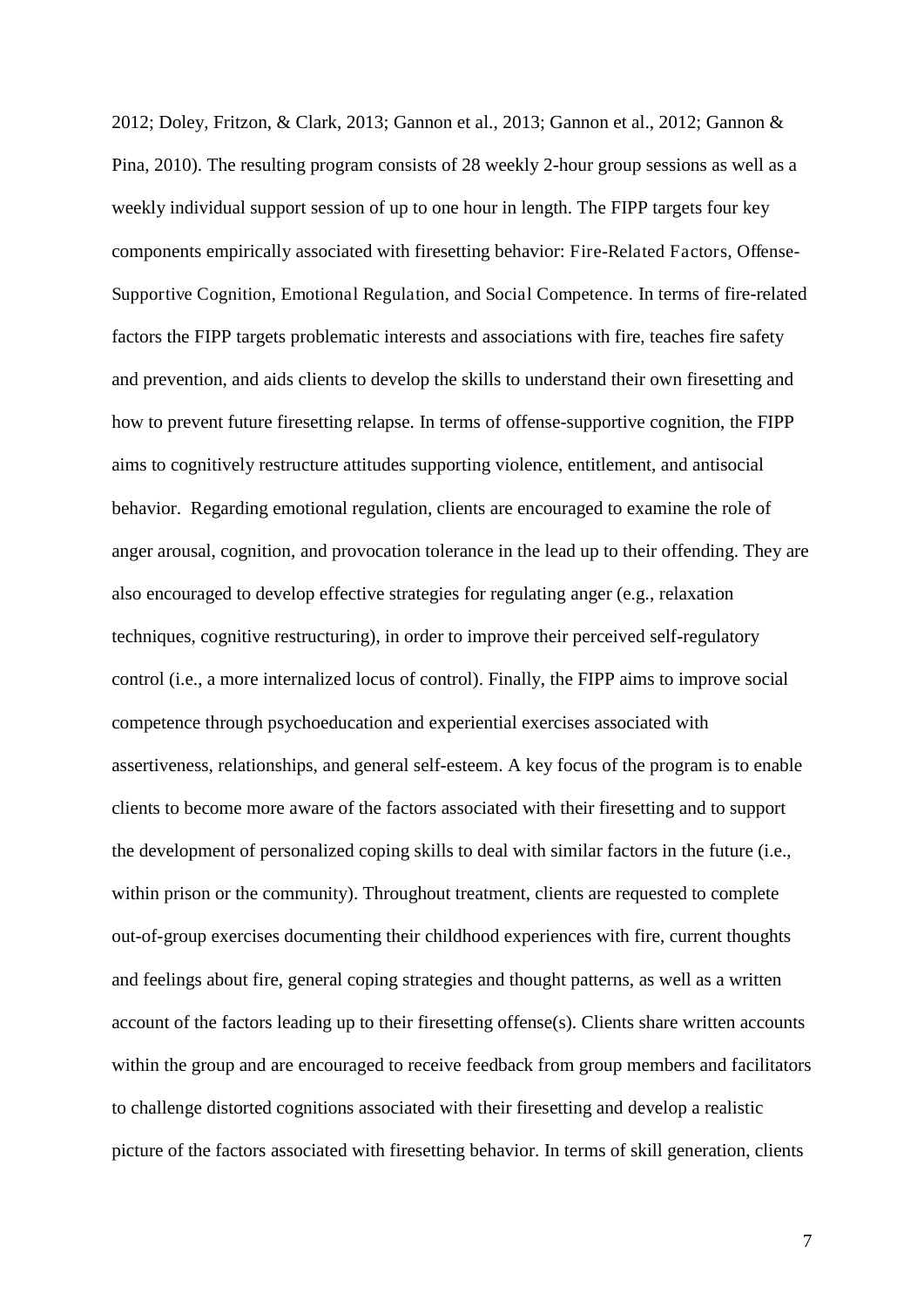are encouraged to practice and document their use of new skills (e.g., coping, assertiveness) within the prison setting. Conditioning principles in the form of covert satiation (i.e., repeatedly pairing a client's fire excitement with more negative and emotionally salient consequences) are also used with clients to reduce problematic affiliation with fire. Finally, fire safety officers visit the program to deliver sessions on fire safety practices.

Previous research with firesetters (Gannon et al., 2013) shows that Fire variables effectively discriminate firesetting and non-firesetting prisoners with the largest effect sizes when compared with non-fire variables. Thus, we conducted our treatment evaluation focusing on Fire variables (i.e., fire interest, attitudes, and affiliation with fire) as the primary outcome. Specifically, we predicted that firesetters attending the specialist FIPP would show significant improvement on these variables at treatment completion which would be maintained at three-month follow up. We predicted that this improvement would not be apparent in firesetters who were simply engaging in treatment as usual (i.e., receiving no treatment targeting their firesetting behavior). We included as secondary outcome measures variables that theory and research indicated were likely to facilitate and maintain firesetting behavior in unison with primary motivators such as Fire variables: Offense-Supportive Cognition, Emotional Regulation, and Social Competence. Again, we predicted that firesetters attending FIPP would demonstrate significant improvement across these variables which would be maintained at three-month follow up. We examined both statistical significance as well as indicators of reliable change. Given that this represents the first study of its kind, we also examined possible predictors of treatment response.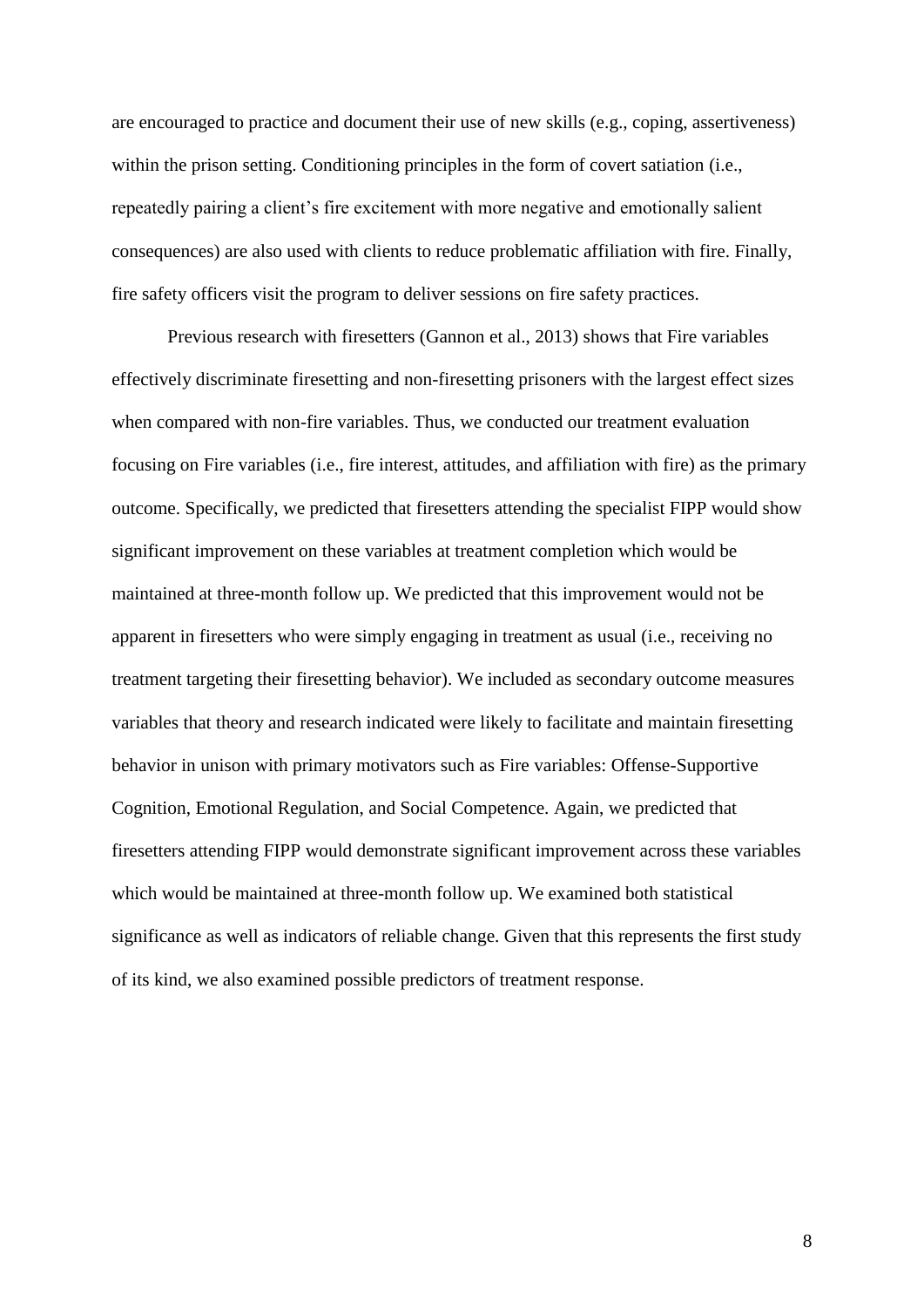#### **Method**

### **Design**

This study represents a non-randomized trial of specialist group firesetting treatment versus Treatment as Usual (TAU) for deliberate firesetting. The study was undertaken over 24 months at 7 medium secure prison establishments (2 treatment sites in the South of England and 5 TAU sites located in South England [3], North England [1] and Wales [1]). Medium security prisons are closed prisons that house prisoners whose escape should be made difficult yet are not deemed to require top-level security (Ministry of Justice, 2013). For the specialist group firesetting treatment, Offender Supervisors across 20 medium secure prisons located widely across England were invited to refer eligible participants. If participants did not already reside at one of the two treatment sites, they were transferred for assessment purposes. The five TAU prisons were selected to match treatment prisons on security category. Individuals residing at these prisons who were eligible participants for the specialist treatment were approached by the researchers for research inclusion as a TAU group member.

#### **Participants**

Incarcerated firesetters were recruited from UK prisons. To be eligible for the study, participants had to be male adults (i.e.,  $\geq 18$  years) and to have set at least one deliberate fire that was either recorded in prison files or in their conviction history. All participants were required to comprehend and speak English sufficiently to read and understand questionnaires. Participants experiencing active mania, psychosis, suicidal ideation, or at risk of hostage taking were excluded. No incentives were provided to partake in the study.

#### **Treatment Implementation/Integrity**

In total, nine FIPP groups were run and completed at two prison establishments in the South of England. Each group contained between four and ten clients. Two facilitators ran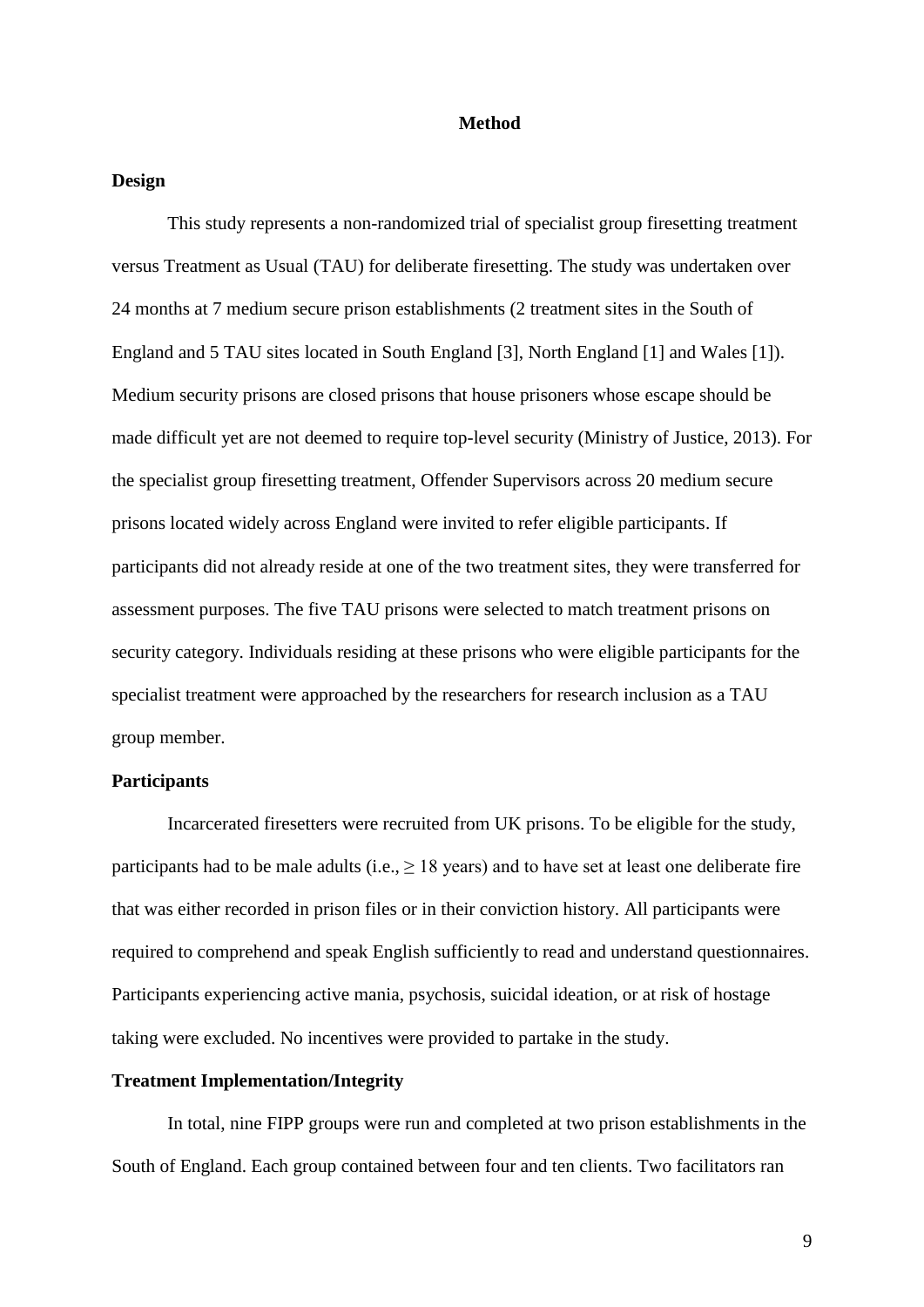groups; one registered psychologist who held a minimum of five years unsupervised practice experience and one psychology assistant who held a postgraduate qualification in forensic/clinical psychology. Psychologists delivering the FIPP were trained in principles of offender rehabilitation, Evidence Based Practice, and the FIPP by the lead author. Clinical supervision was provided monthly by a registered psychologist and was offered more regularly as required. To maximize facilitator adherence to the FIPP, the lead author observed 5% of group sessions and gave detailed feedback to facilitators. Clients attending the FIPP were informed that if they missed five or more treatment sessions they would be excluded from treatment.

## **Measures**

All measures were presented in a randomized order to participants except the demographic measure which was always presented first. Where possible, simplified or shortened versions of measures were chosen to heighten measure validity for our prison sample and minimize fatigue. Measures were administered face to face. We report reliabilities according to the following criteria (George & Mallery, 2003): ≥ .90 excellent, .89 to  $\geq$  .80 good, .79 to  $\geq$  .70 acceptable, and .69 to .60 marginal.

### **Demographic Measure**

Demographic information about ethnicity, formal education, offense history, and therapy history was collected using a questionnaire developed by the first and final authors.

#### **Primary Outcome Measures**

**Fire-Related Measures.** The Five Factor Fire Scale (Ó Ciardha et al., 2015) hereafter referred to as The Fire Factor Scale—combines items from the Fire Interest Rating Scale (Murphy & Clare, 1996), Fire Attitude Scale (Muckley, 1997), and Identification with Fire Questionnaire (Gannon, Ó Ciardha, & Barnoux, 2011). Factor analysis (Ó Ciardha et al., 2015) has indicated that five subscales can be empirically determined from this combination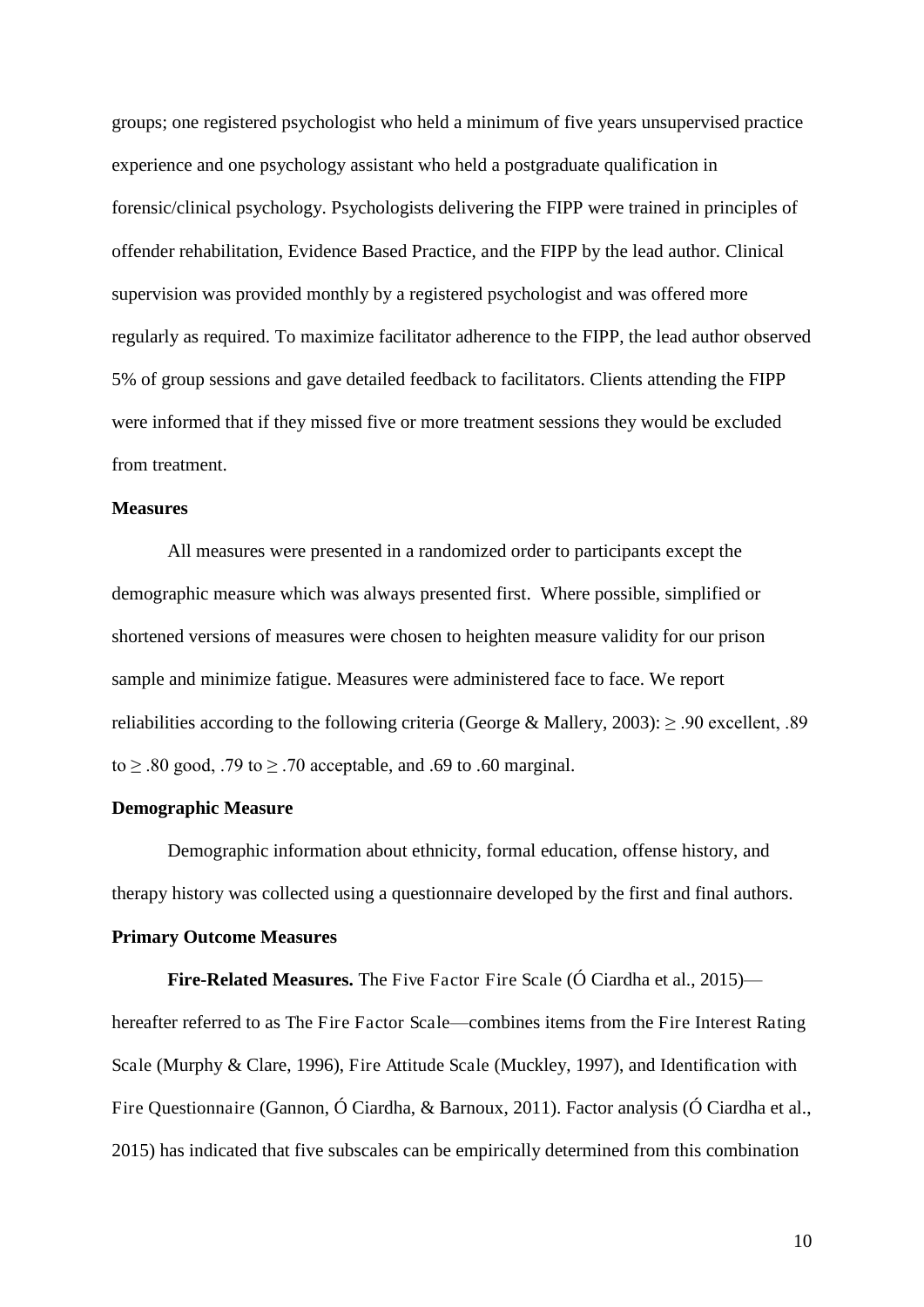of measures: (a) identification with fire ("Fire is almost part of my personality"), (b) serious fire interest ("Watching a house burn down"), (c) perceived fire safety awareness ("I know a lot about how to prevent fires"), (d) everyday fire interest ("Watching a bonfire outdoors, like on bonfire night"), and (e) firesetting as normal ("Most people have set a few small fires just for fun"). However, everyday fire interest does not usefully discriminate firesetters from nonfiresetting controls (Gannon et al., 2013; Ó Ciardha, Gannon, & Tyler, 2014) and so a total score of four factors omitting everyday fire interest has been devised (Ó Ciardha et al., 2015). This total score reflects an individual's overall fire interest, attitudes, and affiliation to fire with higher scores indicating problems in this area. Ó Ciardha et al. have reported excellent measure reliability ( $\alpha$  = .90) for the Fire Factor Total Score with male prisoners. The present study showed good internal and acceptable test-retest reliabilities (see Table 2).

The Relapse Prevention Questionnaire (Beckett, Fisher, Mann, & Thornton, 1998) was originally devised for use with sexual offenders and examines risk awareness (i.e., the range of factors associated with increased risk of offending) and risk strategies (i.e., awareness of the range of strategies that could be used to cope with risk factors should they occur; using open ended questions (e.g., "In what situations are you most likely to offend?" and "How would you cope if you were in the same situations in the future?"). Client responses to each question are recorded verbatim and scored according to a predefined content checklist to produce an overall score of risk awareness and risk strategies. With permission from the test author, an adapted version of the questionnaire was created for use with firesetters (e.g., "In what situations are you most likely to set a fire?") along with an adapted scoring spreadsheet. This adapted Fire Relapse Prevention Questionnaire (Beckett, Fisher, Mann, Thornton, & Gannon, 2011) assesses awareness of firesetting risk (where maximum awareness is 18) and awareness of strategies for dealing with firesetting risk (where maximum awareness is 14). No psychometric properties have previously been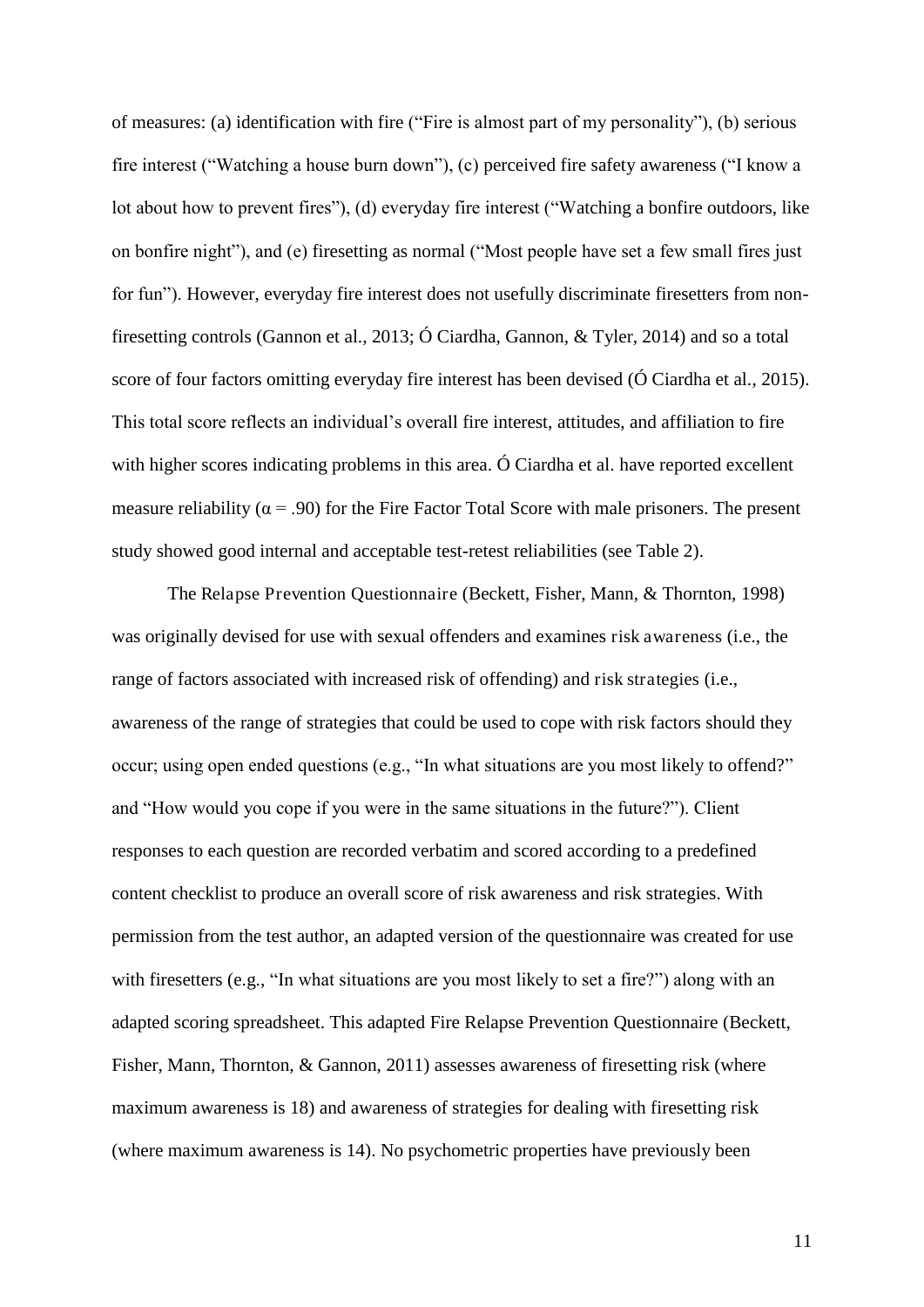reported for this adapted scale. In the present study internal reliability was good. However, test-retest reliability was poor (see Table 2).

#### **Secondary Outcome Measures**

**Offense-Supportive Cognition Measures.** The Measure of Criminal Attitudes and Associates-Part B (MCAA-Part B; Mills & Kroner, 1999) is a 46 item self-report measure of antisocial attitudes examining (a) violence ("It's understandable to hit someone who insults you"), (b) entitlement ("Taking what is owed you is not really stealing"), (c) antisocial intent ("I could see myself lying to the police"), and (d) associates ("Most of my friends don't have criminal records"). Respondents are asked to agree or disagree with each item. The psychometric properties of the MCAA-Part B—including internal consistency and test-retest reliability—are well established with forensic populations (see Gannon et al. 2013; Mills, Kroner, & Forth, 2002; Mills, Kroner, & Hemmati, 2004). We removed the associates subscale for the purpose of our current study due to unacceptably low levels of internal reliability. Internal reliability for the other subscales ranged from marginal to excellent and test-retest reliability ranged from adequate to good (see Table 2).

**Emotional Regulation Measures.** The Novaco Anger Scale and Provocation Inventory (NAS-PI; Novaco, 2003) are two related, yet separate, self-report measures. The NAS (60 items) examines anger experiences across the four domains of cognition (e.g., rumination), arousal (e.g., somatic experiences), behavior (e.g., verbal aggression), and anger regulation (e.g., regulation of angry thoughts) rated using three response options (never, sometimes, or always true). In the current study Total NAS scores (i.e., across the three domains of cognition, arousal, and behavior) were used to indicate anger inclinations and the anger regulation subscale (NAS-REG) was used as an indicator of effective anger coping mechanisms. The PI (25 items) measures an individual's ability to tolerate general provocation on a 4-point Likert scale  $(1 = not at all angry, 4 = very angry)$ . The NAS-PI has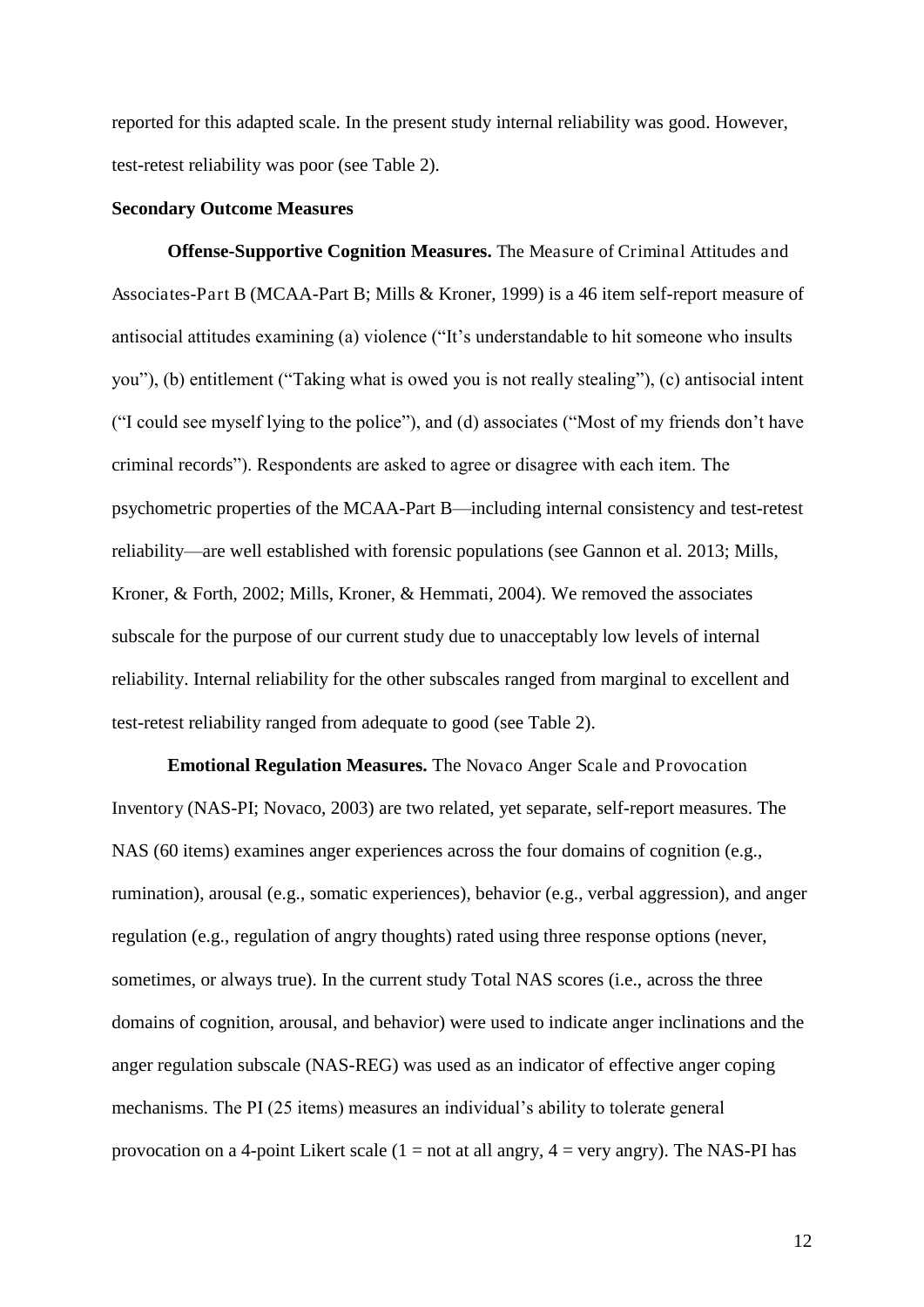well-established psychometric properties when tested with forensic and non-forensic samples (see Culhane & Morera, 2010; Gannon et al., 2013; Novaco, 2003 for internal consistency and test-retest reliability). Good to excellent internal reliabilities were evidenced in our current study along with marginal to good test-retest reliabilities (see Table 2).

The Nowicki-Strickland Locus of Control (Nowicki, 1976) is a 40-item self-report measure of an individual's perception of their internal versus external control over events (e.g., "Are some people just born lucky?") rated using a yes/ no response format. This measure examined clients' perceived self-regulatory control (i.e., a more internalized locus of control would indicate a higher level of perceived self-regulatory control). Acceptable psychometric properties of the scale have been established with forensic (Gannon et al., 2013) and non-forensic samples (Nowicki & Duke, 1974). Our study showed acceptable internal reliability (KR20 = .78) and marginal test-retest reliability ( $r = .62$ ).

**Social Competence Measures.** The Revised UCLA Loneliness Scale (Russell, Peplau, & Cutrona, 1980) is a 20-item self-report measure of emotional loneliness (e.g., "I lack companionship") rated on a 4-point scale  $(1 = never, 4 = often)$ . Good psychometric properties have been established by the scale authors and external researchers (Horowitz, Rosenberg, Baer, Ureño, & Villaseñor, 1988; i.e.,  $\alpha = .92$ ; test-retest reliability = .86) and good measure reliability has been evidenced with male prisoners (Gannon et al., 2013). Excellent internal reliability was evidenced in our current study ( $\alpha$  = .90) alongside marginal test-retest reliability ( $r = .64$ ).

The Simple Rathus Assertiveness Schedule*—*Short Form (Jenerette & Dixon, 2010) is a simplified 19-item self-report measure of assertiveness across a variety of social situations (e.g., "To be honest, people often get the better of me") rated on a 6-point scale (1 = very much unlike me,  $6 = \text{very much like me}$ . The authors of the measure report good internal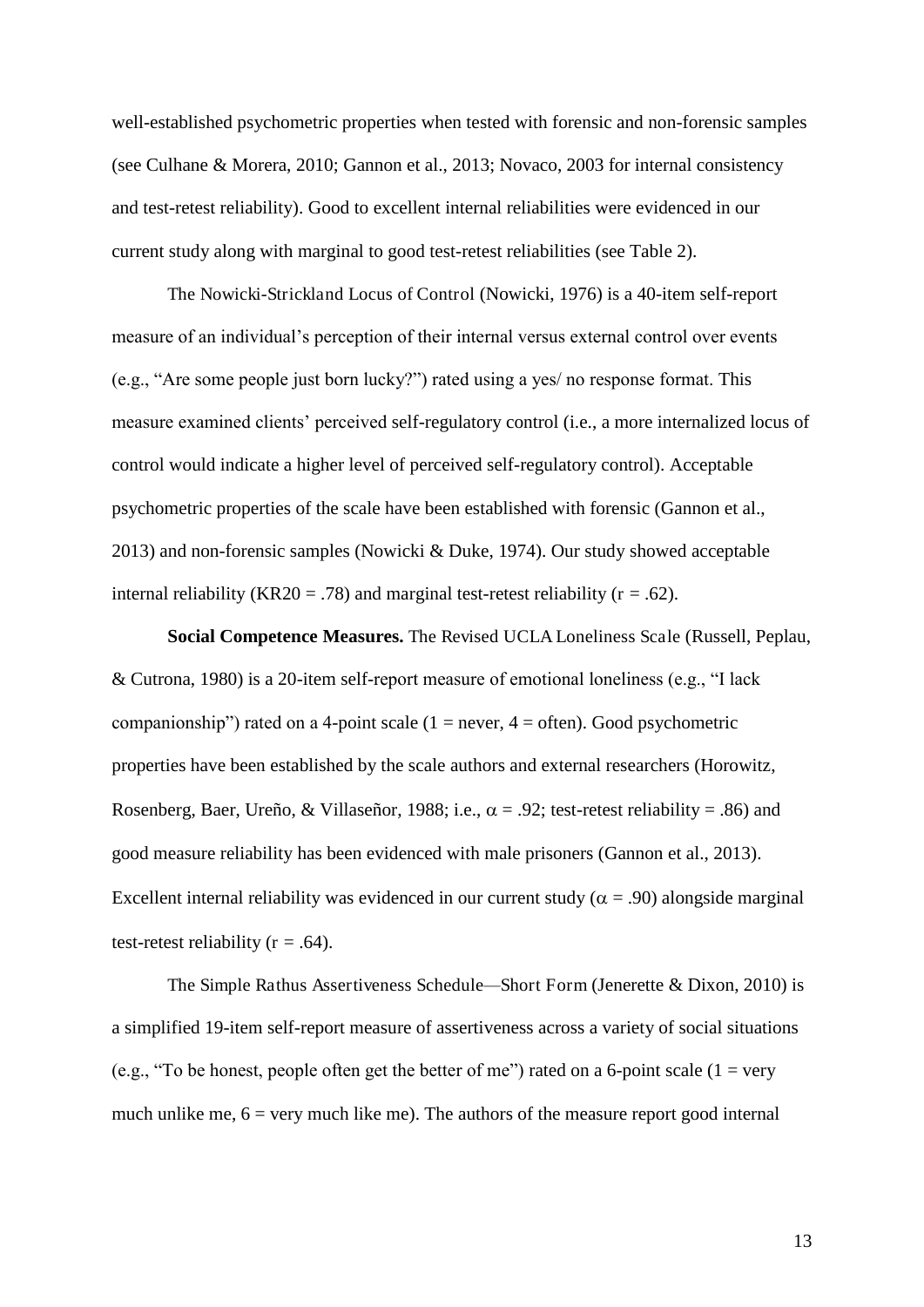reliability which was also evidenced in Gannon et al.'s study with male prisoners and in the current study ( $\alpha = .81$ ) alongside adequate test-retest reliability ( $r = .74$ ).

The Culture-Free Self-Esteem Inventory (2) - General Subscale (Battle, 1992) measures general adult self-esteem (e.g., "Are you lacking in self-confidence?") across 20 self-report items using a yes/no response format. The psychometric properties of this measure are well established (see Battle, 1997), internal reliability was good in Gannon et al.'s study with male prisoners and were also good in our current study (KR20 = .85) although test-retest reliability was low.

**Impression Management.** The Impression Management Scale (IM) of the Balanced Inventory of Desirable Responding (BIDR6; Paulhus, 1991) is a 20-item self-report measure of intentional fake good responses (e.g., "I never swear") rated on a 7-point scale ( $1 = not$ ) true,  $7 = \text{very true}$ ). Continuous rather than dichotomous scoring of the scale was used (Paulhus, 1994; Stöber, Dette, & Musch, 2002). The IM has well-established psychometric properties within offending populations (Gannon et al., 2013; Lanyon & Carle, 2007; Paulhus, 1991). In our current study, internal and test-retest reliabilities were acceptable (see Table 2).

Each test was scored by an electronic algorithm after being inputted onto a database devised by the last author for this study. This database was designed to maximize accuracy through automatically checking for errors of data input and alerting the inputter of any key stroke errors.

#### **Procedure**

The study was approved ethically by the University Research Ethics Committee (REF 20101507) and reviewed by the National Offender Management Service Research Committee (REF 74-10). Prisoners were assessed face to face (lasting approximately 60 minutes) to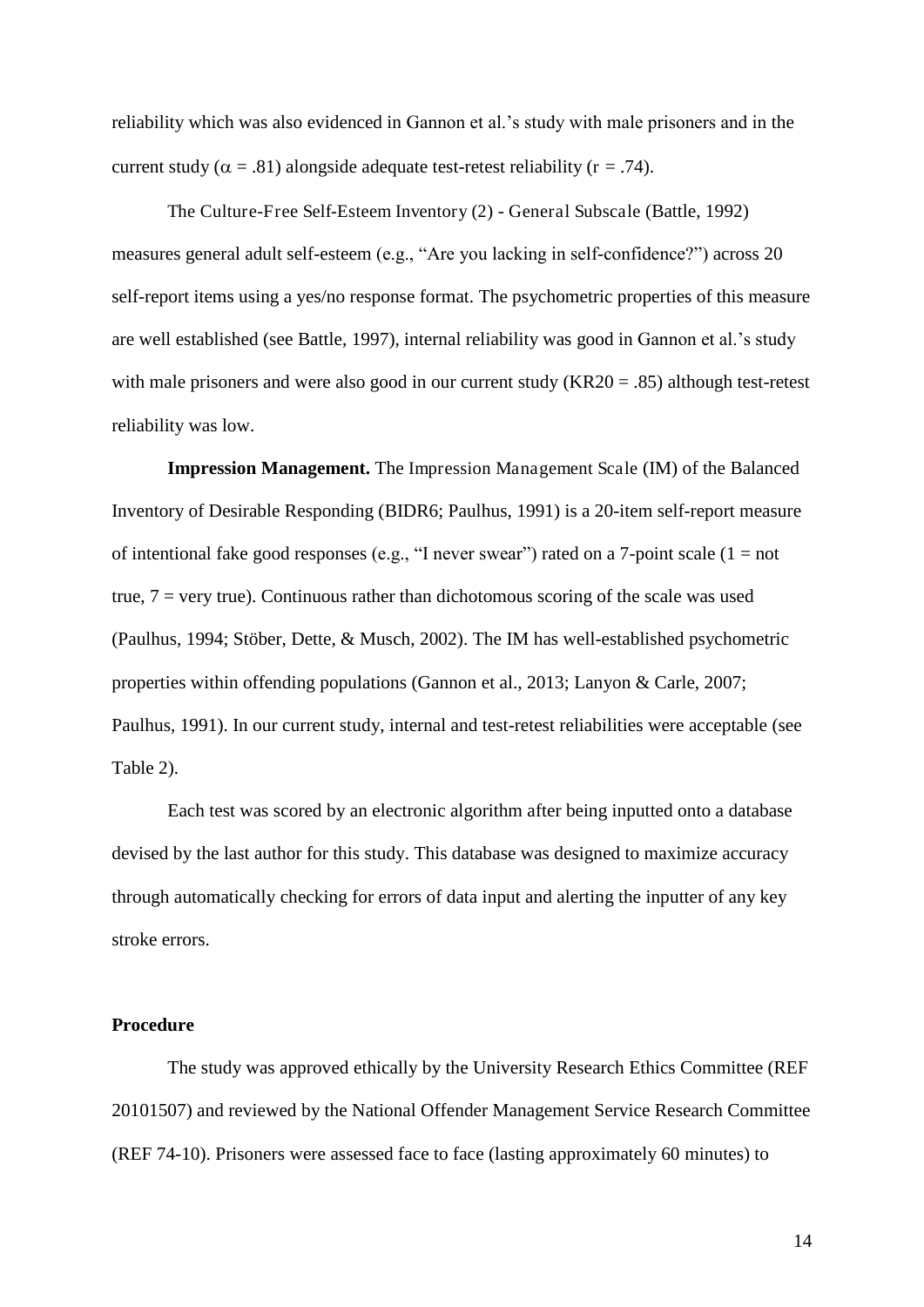maximize validity of self-report responding. To ensure maximum questionnaire comprehension, respondents were asked if they would like the questionnaires to be read aloud to them by the researcher. This format was chosen by the majority of FIPP respondents (> 80%). Unfortunately, this information was not systematically recorded for TAU respondents.

#### **Analyses Strategy and Power Analyses**

All analyses were conducted using IBM SPSS statistics 21.0. Participants lost to follow up were not included in analyses. Thus, we chose to implement treatment retention analyses rather than intention-to-treat analyses because we wanted to examine the effects of the FIPP when delivered as planned. A mixed design ANOVA was conducted on each of the primary and secondary outcome measures with Intervention (FIPP vs. TAU) as the between participants factor and Time (Time 1 Baseline vs. Time 2 End of Treatment) as the within participants factor. Paired comparisons were used to follow up significant interaction effects. In order to calculate the magnitude of any detected treatment gains, we calculated effect sizes (Cohen's d) for each individual (i.e., the difference between their Time 1 and Time 2 scores divided by the overall group Time 1 standard deviation). We then categorized each participant according to whether their effect size calculation indicated a notable improvement  $(2, 50)$  at Time 2 as proposed by Eisen, Ranganathan, Seal, and Spiro (2007). Thus, using this criterion, for each significant treatment effect observed we report the percentage of participants within each group who show notable improvement along with Pearson's  $X^2$  test of independence and associated Odds Ratios. In order to examine whether any detected treatment gains remain stable three months post treatment, paired comparisons were used (Time 1 Baseline vs. Time 3 Follow Up). We also report these paired comparisons for the TAU group. Finally, a standard simultaneous multiple regression was conducted to identify whether any key variables could statistically predict treatment response on the primary Fire Factor outcome measure.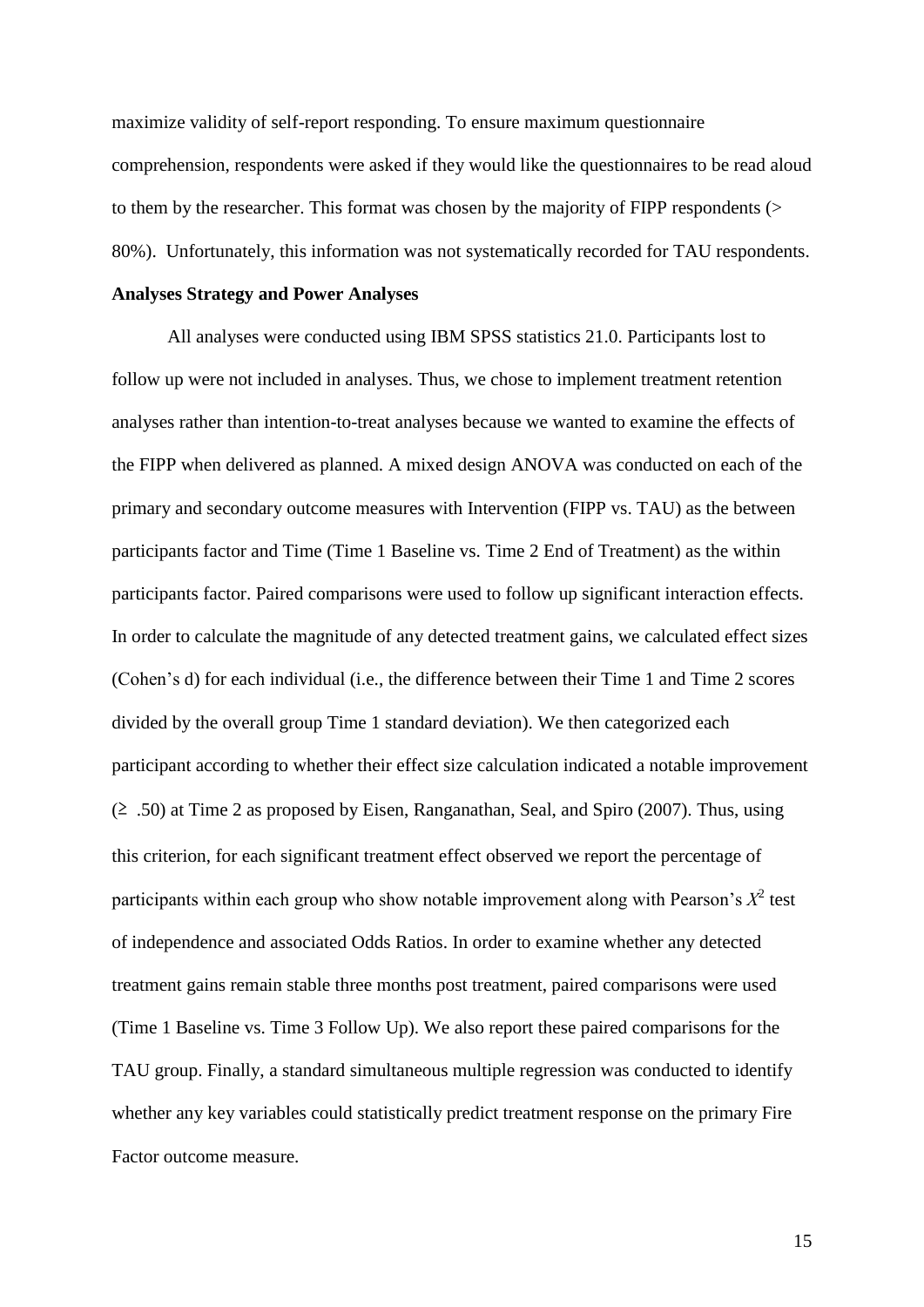G\*Power (Version 3.1; Faul, Erdfelder, Land, & Buchner, 2007; with at least 80% power and  $α = .05$ ) indicated that a total sample size of 92 participants would be required to conduct each mixed design ANOVA and detect a medium interaction effect (.25), a total sample size of 52 would be required to conduct each paired t-test and detect a medium effect (.35), and a total sample size of 58 would be required for a regression with a maximum of 5 predictor variables.

#### **Results**

#### **Participant Demographics**

**FIPP.** One hundred and thirty one male firesetters were initially referred for FIPP treatment (see Figure 1). Of these, six were ineligible for treatment due to impending release dates or inappropriate offense history (i.e., firesetting offenses occurred solely in childhood) and 50 declined to take part in treatment either because they felt it would not be beneficial or because they declined to relocate prison establishment. A further six individuals were lost immediately prior to treatment commencement due to prison transfer or release. Sixty-nine participants eventually enrolled for a FIPP treatment group. Fourteen participants (20.3%) were lost during FIPP treatment and one participant declined to allow his data to be used for the research resulting in 54 FIPP participants at Time 2 Follow Up. There were no significant differences on any of the key demographic variables outlined in Table 1 between participants who completed FIPP treatment and those lost during treatment (all ps = ns). However, At Time 3 a further 7 participants were lost to follow up, leaving 47 FIPP participants.

#### Figure 1 About Here

**TAU.** Eighty-four male firesetters were initially approached and asked to participate in the study as the TAU group (see Figure 1). Of these, 14 declined to participate and one was ineligible for study participation since his only firesetting offenses occurred in childhood.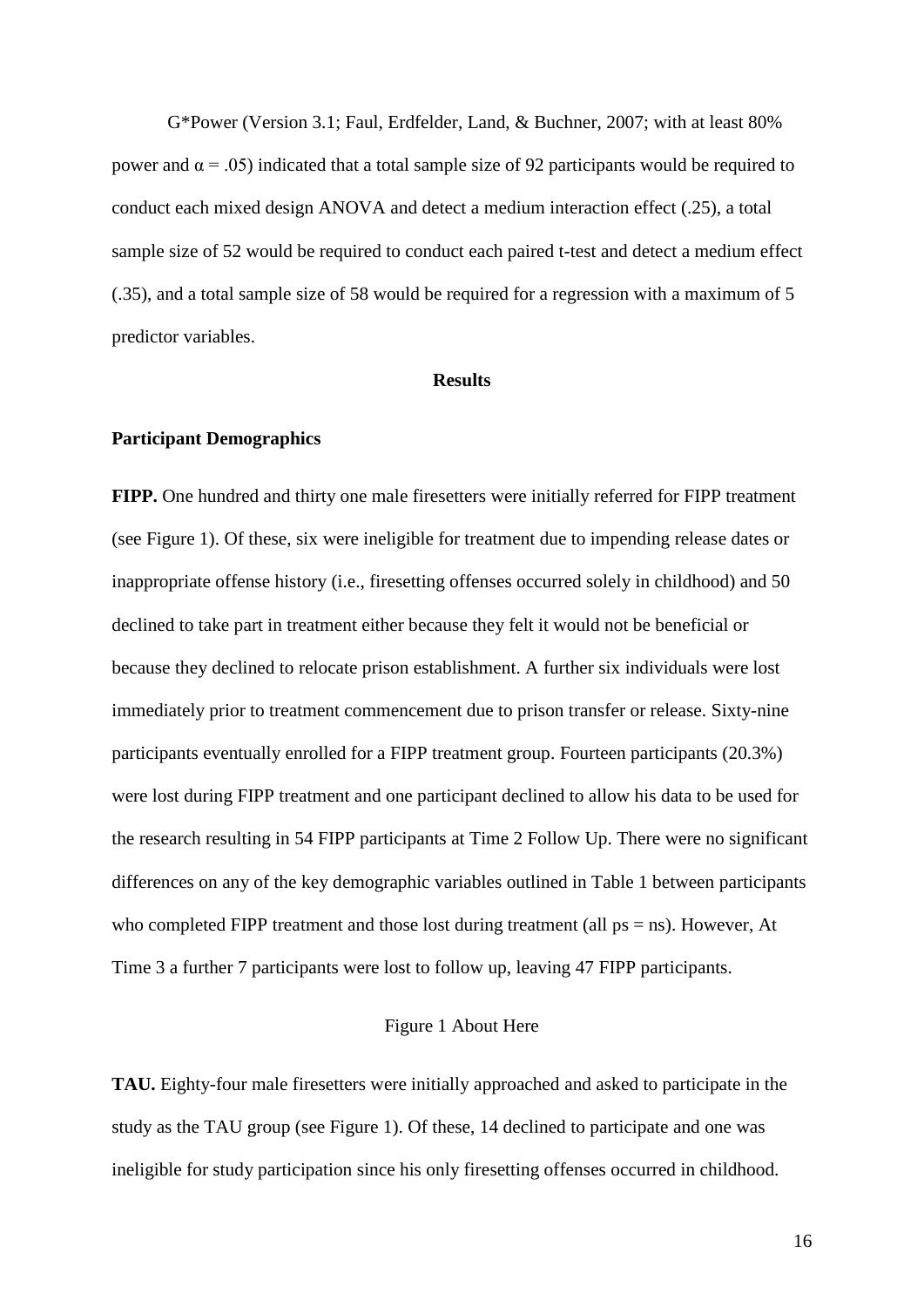One participant who began the Time 1 assessments was unable to complete the assessment battery resulting in 68 participants who completed the Time 1 assessments. Twenty three (33.8%) participants were lost during the TAU period resulting in 45 TAU participants at Time 2 Follow Up. There were no significant differences on any of the key demographic variables outlined in Table 1 between participants who participated in the study in full and those lost during the TAU period (all  $ps = ns$ ). At Time 3 a further 32 participants were lost to follow up, leaving 13 TAU participants.

#### Table 1 About Here

**Demographic Comparison.** There were no baseline differences between FIPP and TAU groups on age, formal education, ethnicity, lifetime engagement with mental health services, sentence length, number of firesetting, sexual, theft, fraud, public disorder or drug offenses, number of self reported adult fires set, target of firesetting, or denial of firesetting. However, FIPP firesetters held a higher number of violent offenses on record,  $t(86) = 2.0$ ,  $p = .04$  d = .49 and held significantly higher numbers of property offenses on record,  $t(86) = 2.3$ , p = .02,  $d = .49$  (see Table 1).

## **Impression Management**

For the BIDR Impression Management Scale, no notable differences were detected at baseline between FIPP and TAU participants,  $t(97) = 1.12$ ,  $p = .27$ ,  $d = .23$  and there was no significant Intervention x Time interaction, Wilks' Lamda = .97, F(1, 96) = 2.7, p = .10,  $\eta_p^2$  $= 03$ . Thus, treatment effect analyses have not been adjusted for Impression Management.

#### **Treatment Effects**

For the primary outcome of the Fire Factor Scale, there was a significant Intervention x Time interaction, Wilks' Lamda = .94,  $F(1, 97) = 6.4$ ,  $p = .01$ ,  $\eta_p^2 = .06$  indicating that, at Time 2, firesetters attending FIPP demonstrated a significant decrease on the Fire Factor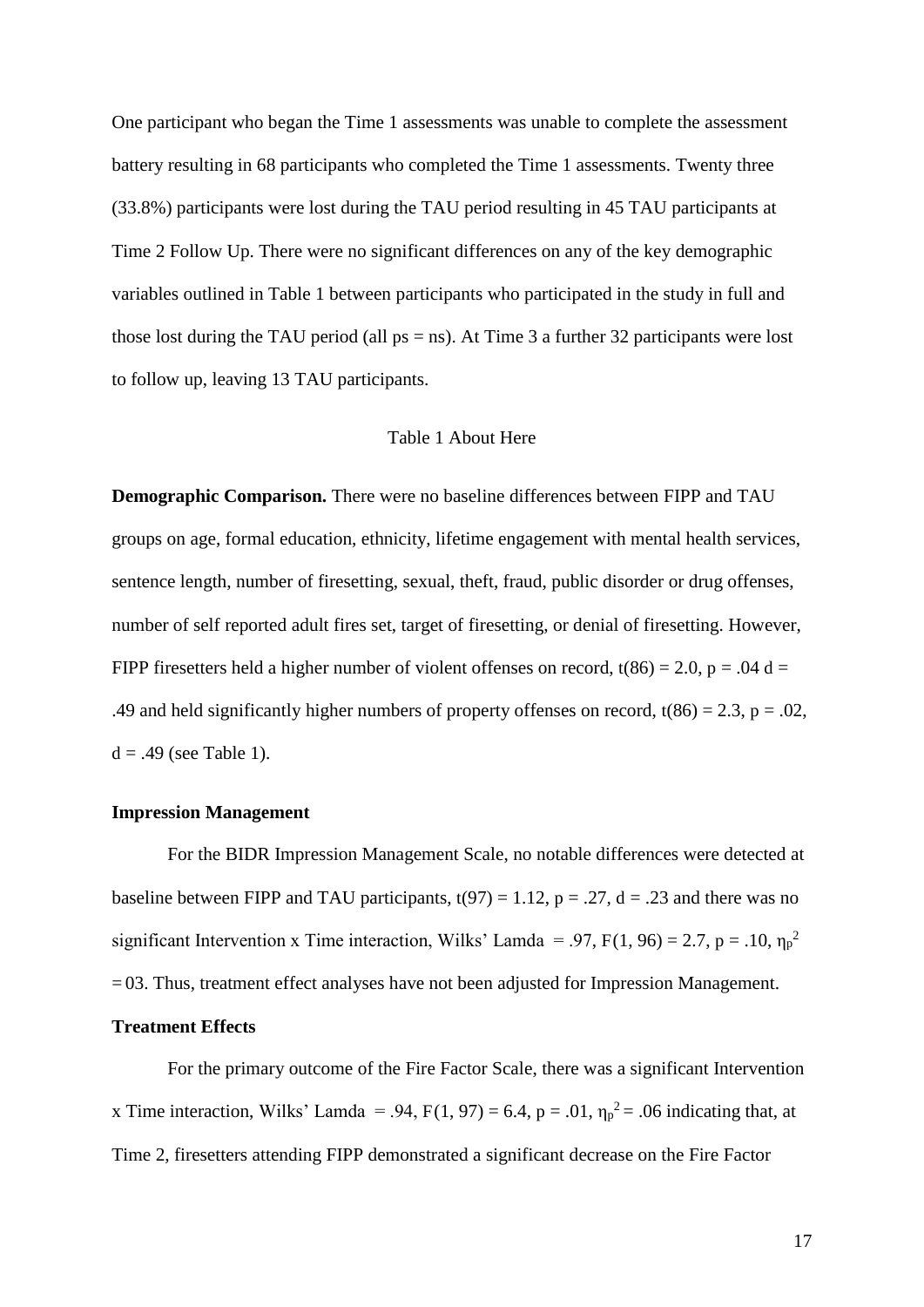Scale (p = .001, d<sub>z</sub> = .30) which was not the case for firesetters undertaking TAU (p = .81 d<sub>z</sub> = .04). Individual effect size calculations indicated that  $38.9\%$  (n = 21) of FIPP participants showed a notable improvement on the Fire Factor Scale compared to 15.6% ( $n = 7$ ) of TAU participants ( $p = .01$ ,  $OR = 3.45$ ). Furthermore, firesetters who attended FIPP maintained this decrease three-months post treatment ( $p = .003$  d<sub>z</sub> = 0.47), whilst TAU firesetters exhibited no discernible shifts ( $p = .86$  d<sub>z</sub> = .05). For the primary outcome of Fire Relapse Prevention Awareness there was no Intervention x Time interaction, Wilks' Lamda = .98,  $F(1, 81)$  = 1.78,  $p = .19$ ,  $\eta_p^2 = .02$  although there was a main effect of time illustrating that awareness of firesetting risk increased regardless of treatment,  $F(1, 81) = 10.20$ ,  $p = .002$ ,  $\eta_p^2 = .11$ . For the final primary outcome of Fire Relapse Prevention Strategies there was no Intervention x Time interaction, Wilks' Lamda = .96, F(1, 81) = 3.03, p = .09,  $\eta_p^2$  = .04 although there was a main effect of time illustrating that knowledge of strategies for dealing with firesetting risk increased regardless of Intervention,  $F(1, 81) = 13.66$ ,  $p < .001$ ,  $\eta_p^2 = .14$ . Relapse Prevention Strategy scores increased by a mean of 2.6 at Time 2 for the FIPP group and by a mean of 0.6 for TAU (see Table 2).

For secondary outcomes, a significant Intervention x Time interaction was detected for MCAA Violence, Wilks' Lamda = .95,  $F(1, 97) = 4.69$ ,  $p = .03$ ,  $\eta_p^2 = .05$ , showing that FIPP firesetters at Time 2 significantly decreased in violence supportive attitudes ( $p = .001$ ,  $d_z = .46$ ), whilst TAU firesetters did not (p = .55,  $d_z = .09$ ). Effect size calculations indicated that 42.6% ( $n = 23$ ) of FIPP participants showed a notable improvement on attitudes supporting violence compared to 24.4% ( $n = 11$ ) of TAU participants ( $p = .05$ , OR = 2.29). Firesetters who attended FIPP maintained this decrease three-months post treatment ( $p = .022$ )  $d_z = .35$ ), whilst TAU firesetters exhibited no significant shifts (p = .09  $d_z = .51$ ). There was also a significant Intervention x Time interaction for MCAA Antisocial, Wilks' Lamda = .92, F(1, 97) = 7.99, p = .006,  $\eta_p^2$  = .08, illustrating that, at time 2, firesetters undertaking the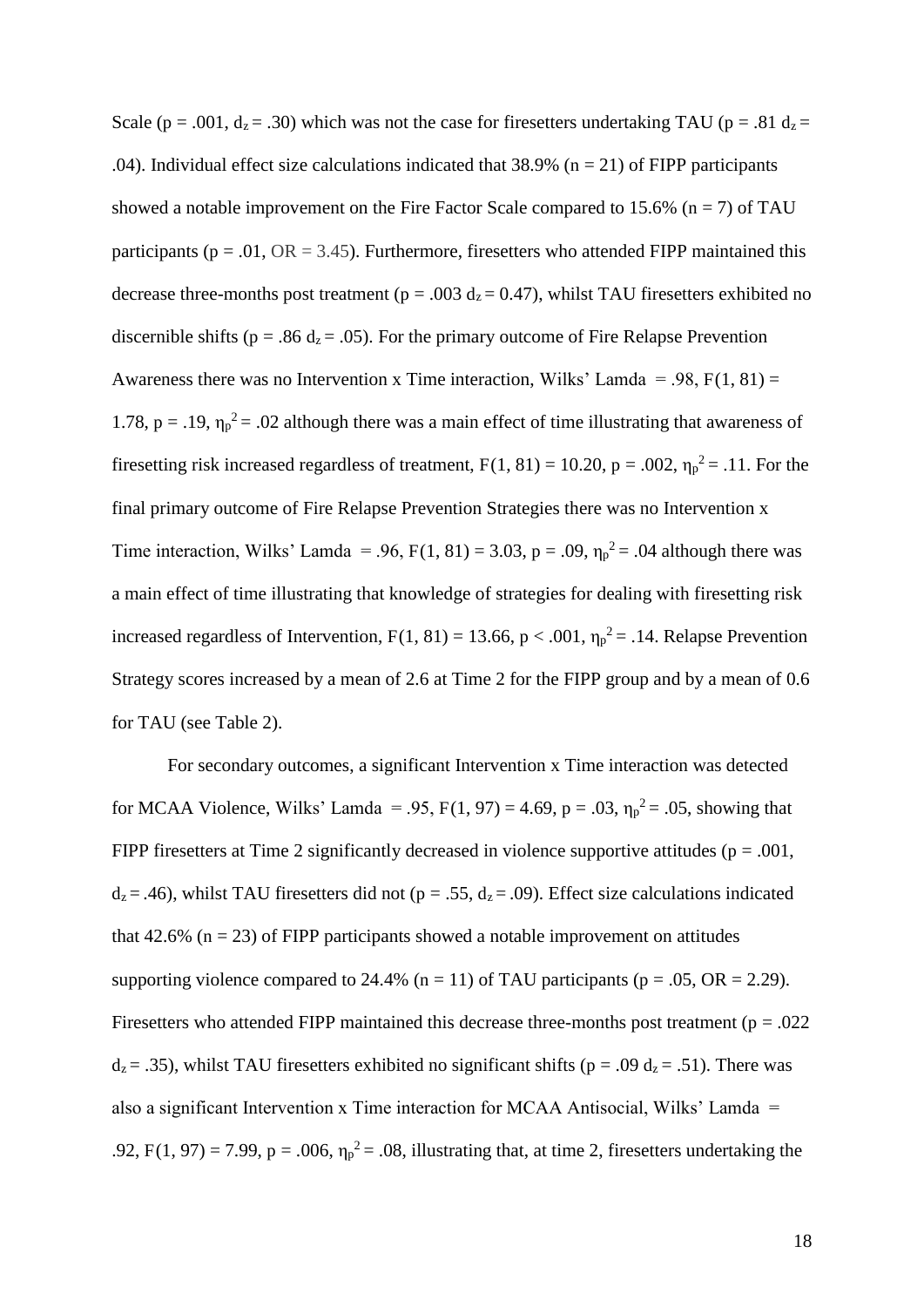FIPP significantly decreased in antisocial attitudes ( $p < .001$ ,  $d<sub>z</sub> = .51$ ) which was not the case for TAU firesetters ( $p = .79$ ,  $d_z = .04$ ). Effect sizes indicated that 44.4% ( $n = 24$ ) of FIPP participants showed a notable improvement on antisocial attitudes compared to  $33.3\%$  (n = 15) of TAU participants ( $p = .26$ ,  $OR = 1.6$ ). Three-months post treatment, FIPP firesetters maintained this decrease ( $p = .006 d_z = .42$ ), whilst TAU firesetters showed no significant shifts ( $p = .17 d_z = .43$ ). For MCAA entitlement, the Intervention x Time interaction was not significant, Wilks' Lamda = .99, F(1, 97) = 1.07, p = .30,  $\eta_p^2$  = .01, and there was no main effect of time  $F(1, 97) = 2.35$ ,  $p = .13$ ,  $\eta_p^2 = .02$ .

For the secondary outcome of Locus of Control, there was a trend towards a significant Intervention x Time interaction, Wilks' Lamda = .96, F(1, 97) = 3.73, p = .06,  $\eta_p^2$ = .04, indicating that, at Time 2, firesetters attending FIPP demonstrated a significant increase on internalized locus of control ( $p = .019$ ,  $d_z = .33$ ) which was not evidenced by the TAU group ( $p = .67$ ,  $d_z = .06$ ). However, effect size calculations indicated that 40.7% ( $n = 22$ ) of FIPP participants showed a notable shift towards internalized Locus of Control compared to 33.3% (n = 15) of TAU participants (p = .45,  $OR = 1.38$ ). Three-months post treatment, FIPP firesetters still showed this increase on internalized locus of control ( $p < .001$ ,  $d_z = .59$ ), which was not apparent in firesetters undertaking TAU ( $p = .74$ ,  $d_z = .09$ ).

#### Table 2 About Here

For the NAS Total, there was no Intervention x Time interaction  $(F< 1)$  nor main effect of time. On the NAS Regulation subscale, there was a trend towards a significant Intervention x Time interaction, Wilks' Lamda = .97,  $F(1, 97) = 3.20$ ,  $p = .08$ ,  $\eta_p^2 = .03$ . Comparisons indicated that, at Time 2, firesetters undertaking the FIPP significantly increased their self-reported ability to effectively regulate anger ( $p = .002$ ,  $d_z = .45$ ), but the TAU firesetters did not ( $p = .44$ ,  $d_z = .12$ ). Individual effect size calculations indicated that 44.4% ( $n = 24$ ) of FIPP participants showed a notable improvement on NAS Regulation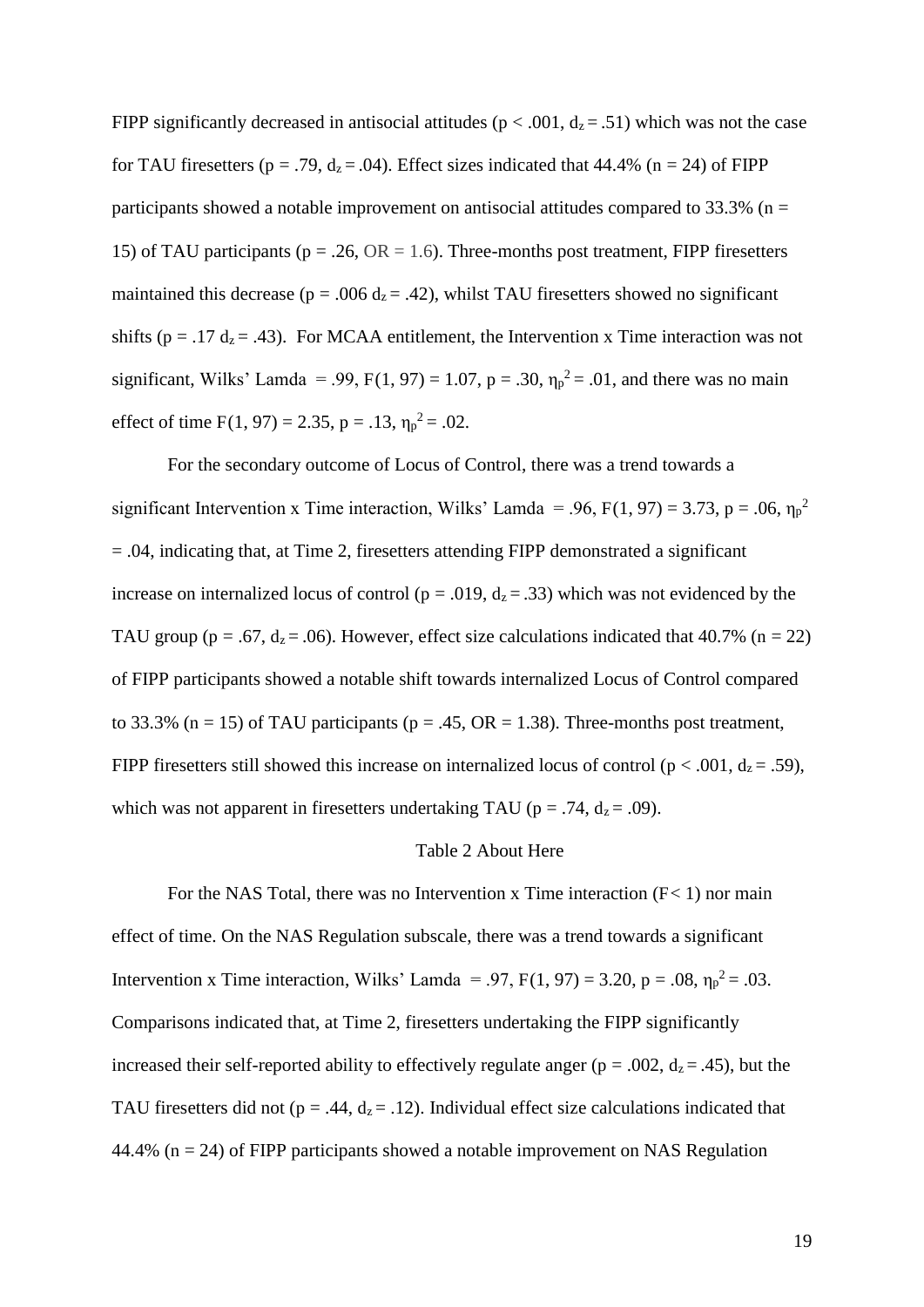compared to 31.1% (n = 14) of TAU participants (p = .17, OR = 1.77). By time three, FIPP participants still exhibited gains on regulation ( $p = .02$ ,  $d_z = .35$ ) relative to the TAU firesetters who by this stage also appeared to have made some improvements in this area relative to baseline ( $p = .04$ ,  $d_z = .63$ ). There was no significant Intervention x Time interaction on the PI, Wilks' Lamda = 1.0,  $F(1, 97) = 1.03$ ,  $p = .31$ ,  $\eta_p^2 = .01$ , although there was a significant main effect of time showing that anger to provocation decreased regardless of treatment,  $F(1, 97) = 4.08$ ,  $p = .04$ ,  $\eta_p^2 = .04$ . PI scores decreased by a mean of 2.9 at Time 2 for the FIPP group and by a mean of 0.9 for TAU (see Table 2).

For secondary outcome measures associated with social competence, no Intervention x Time interactions were detected for UCLA loneliness,  $F(1, 95) = 2.92$ ,  $p = .09$ ,  $\eta_p^2 = .03$ , Assertiveness, F(1, 96) = 1.92, p = .10,  $\eta_p^2 = .03$ , or CFSEI General, F(1, 97) = .31, p = .58,  $\eta_p^2$  = .003. CFSEI General demonstrated a significant main effect of time ( $p < .01$ ). Here, general self-esteem appeared to increase regardless of treatment and mean score increases were largely comparable between groups (see Table 2).

We calculated the percentage of FIPP participants who made at least one meaningful change (based on individual effect size calculations) on at least one primary outcome measure and one secondary outcome measure. Overall, 74.1% of FIPP participants made at least one meaningful change in both areas relative to 37.8% of TAU participants ( $p < .001$ ,  $OR = 4.71$ .

#### **Prediction of Primary Outcome**

We examined the following potential baseline predictors and their association with improvement on the Fire Factor Scale for FIPP participants at Treatment Completion (Time 2): age, years of formal education, sentence length, childhood firesetting (number of self reported incidents), adult firesetting (number of self reported incidents), total number of lifetime offenses (from file information), total number of firesetting offenses (from file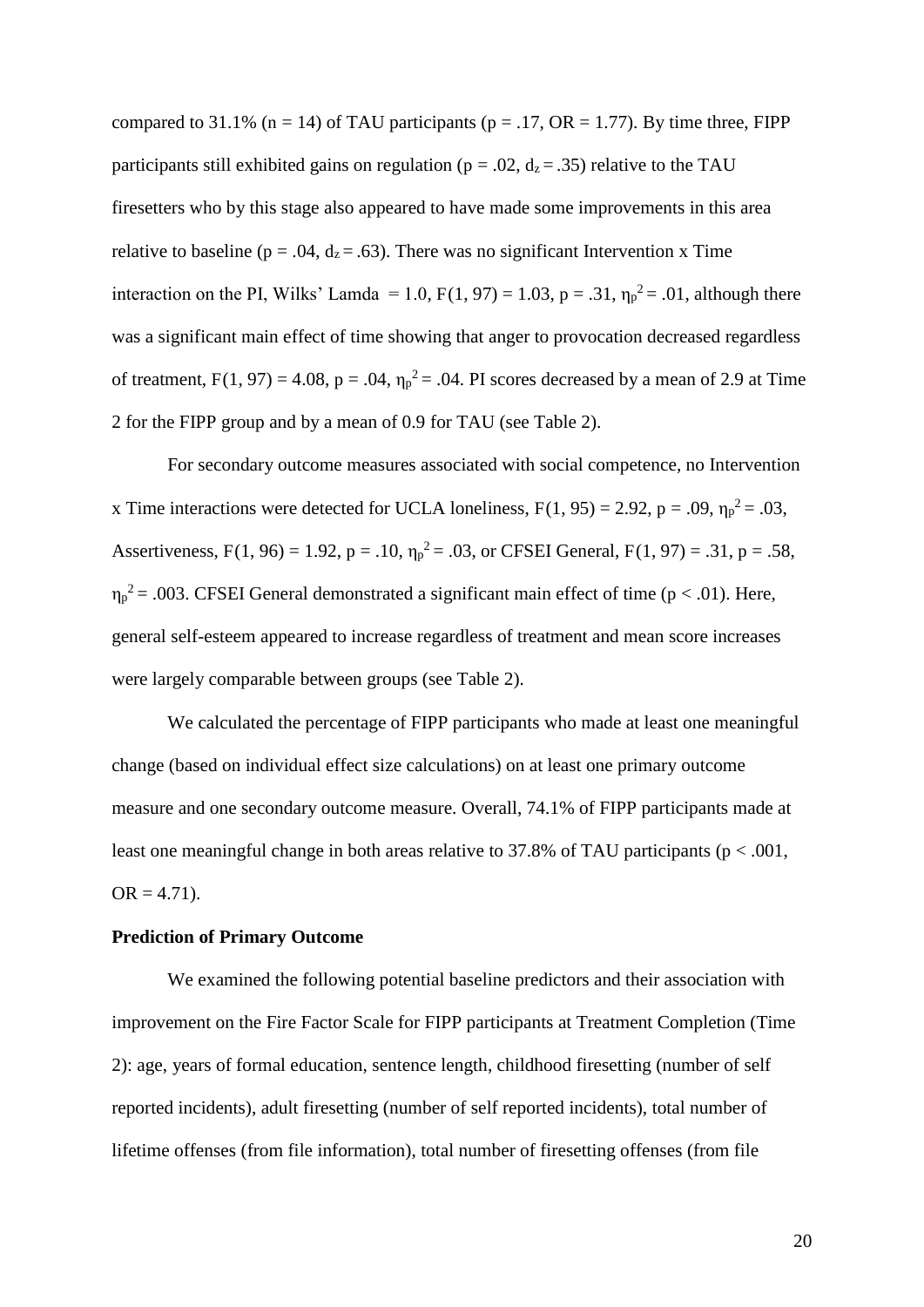information), mental health problems (any self-reported lifetime engagement with mental health services), previous experience of psychological treatment, and denial of firesetting. Initial analyses revealed that only years of formal education ( $rs = .37$ ,  $p = .02$ ), adult firesetting ( $rs = .43$ ,  $p = .003$ ), and total number of lifetime offenses ( $r = .36$ ,  $p = .01$ ) were significantly related to improvement on the Fire Factor Scale. Entering each of these three variables into a simultaneous multiple regression to predict improvement on the Fire Factor Scale resulted in a significant model,  $F(3,35) = 2.99$ ,  $p = .04$ , adjusted  $R^2 = .136$ . The only marginal significant predictor was number of self reported incidents of adult firesetting (beta  $=$  .32,  $p = .05$ ). Years of formal education and total number of lifetime offenses did not significantly predict change on the Fire Factor Scale.

#### **Discussion**

This study is the first trial to evaluate group CBT designed specifically to target psychological factors associated with firesetting in male prisoners. The group therapy administered—the Firesetting Intervention Programme for Prisoners (FIPP)—was designed to facilitate a reduction in prisoners' problematic fire interest, attitudes, and associations with fire as well as increase general understanding of firesetting risk and associated strategies for dealing with such risk. Since the FIPP was designed to target all key factors empirically implicated in the facilitation of firesetting, it was also anticipated that clients would experience pro-social changes in areas of Offense-Supportive Cognition (i.e., attitudes supporting violence, entitlement and antisocial behavior), Emotional Regulation (i.e., locus of control as well as anger inclination, regulation, and ability to tolerate provocation), and Social Competency (i.e. assertiveness, emotional loneliness, and general self esteem).

 Our key findings showed that, compared to a control group of firesetters who did not receive specialist firesetting treatment, the 28-week FIPP significantly improved firesetting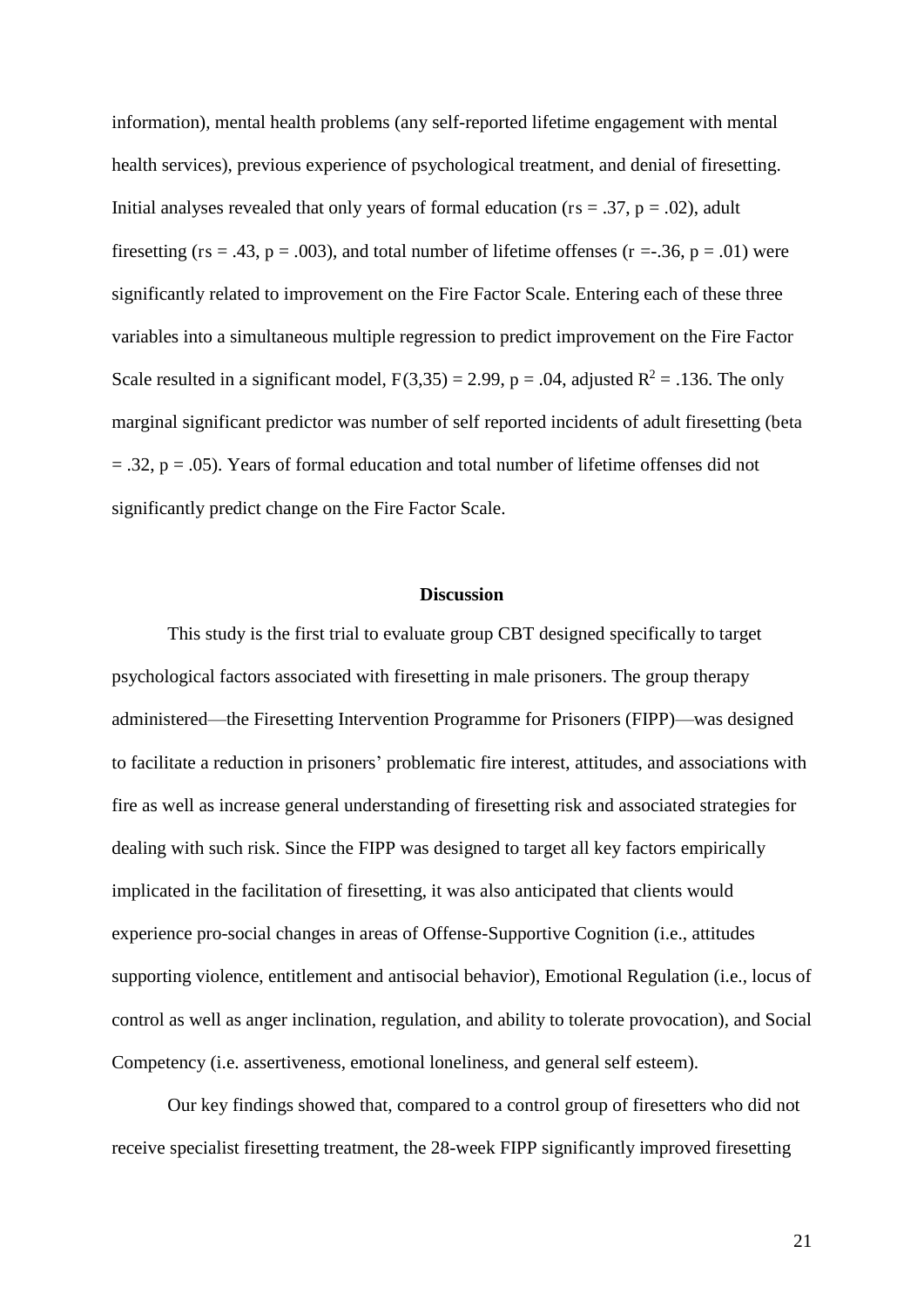prisoners' self-reported problematic fire interest and associations with fire, attitudes towards violence, and antisocial attitudes. When individual effect size measurements were calculated and compared between the groups, we found that FIPP participants made most notable gains on the Fire Factor Scale. Here, the odds of making significant improvement in this area for the FIPP group was calculated as being 3.45 times greater than for the TAU group. All key improvements noted for the FIPP group were also maintained three-months post treatment. In addition to these key findings, we observed a trend for FIPP participants to increase selfreported effective anger regulation and internalized Locus of Control at treatment completion. On factors measuring awareness of firesetting risk and strategies, both groups of participants were observed to make self-reported improvements regardless of whether or not they received the specialist FIPP. A similar effect was noted for ability to tolerate provocation and general self-esteem. In all other areas of emotional regulation and social competency, no improvements were evident regardless of intervention type. However, we calculated that, overall, the odds of making a significant improvement in at least one fire related primary variable and at least one non-fire related secondary outcome was 4.71 times greater for FIPP participants than for the TAU group. Overall, these findings add to the growing body of literature suggesting a need for specialist CBT targeting deliberate firesetting behavior (Gannon et al., 2013; Hall, 1995; Swaffer et al., 2001; Taylor et al., 2002, Taylor et al., 2006).

Our findings represent the largest ever evaluation of specialist treatment for deliberate firesetters and illustrate that a consistent CBT approach is successful in reducing key psychological factors associated with firesetting. These findings extend existing small-scale treatment evaluations conducted within healthcare settings (e.g., Swaffer et al., 2001; Taylor et al., 2002; Taylor et al., 2006) in three main ways. First, our evaluation measured the effectiveness of specialist firesetting treatment over and above the effects of completing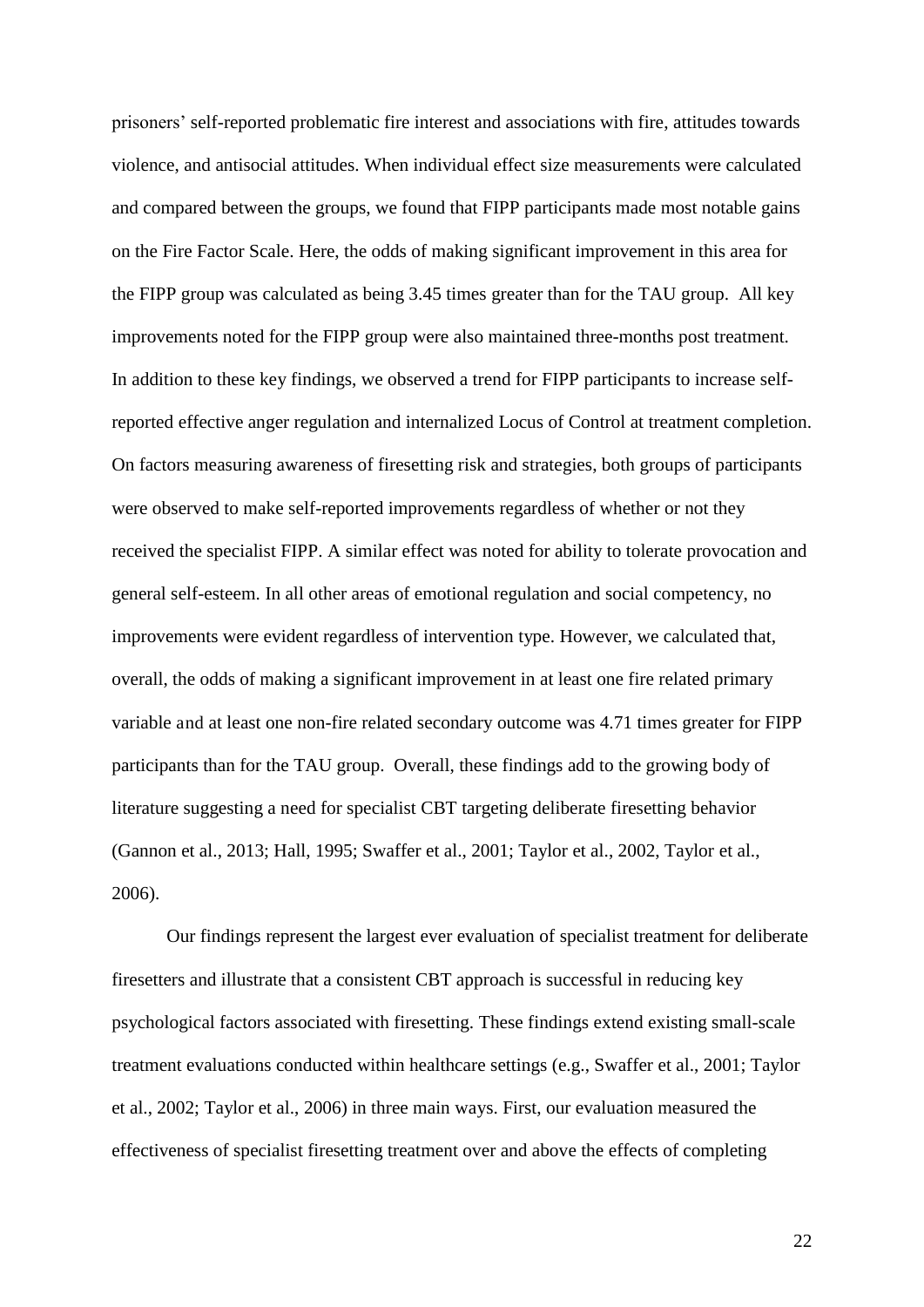treatment as usual. This means that—unlike previous evaluation research—we can be more confident in ruling out the possibility that length of incarceration or other general activities were responsible for the treatment gains observed. Second, our evaluation incorporated a broad number of treatment outcomes associated with the very latest firesetting research. These treatment outcomes were measured using standardized questionnaires examining various variables relating to fire, relapse prevention, offense-supportive cognition, emotional regulation, and social competency. Finally, our evaluation is the first to examine the effects of treatment for deliberate firesetters within a prison setting.

When compared with the largest previous evaluation study available (i.e., Taylor et al.,  $2002$ ;  $N = 14$ ), our findings support their findings regarding the beneficial effects of specialist CBT for reducing fire interest and other problematic associations with fire. Notably, in their small-scale healthcare evaluation, Taylor et al. also reported significant reductions in variables measuring understanding of risk and self esteem. Our research suggests that such reductions may simply reflect generic improvements associated with progression in secure facilities. In their evaluation, Taylor et al. reported a significant total score reduction on a learning disabled adapted version of the NAS incorporating cognition, anger, and behavior (Novaco & Taylor, 2004). We found only a trend towards an increase in self reported effective anger regulation; an aspect not measured by Taylor et al. Given that the FIPP focuses on the development of coping strategies, it is perhaps not surprising to see a trend in this area of the NAS rather than on areas relating to general experiences of anger. Furthermore, it is worth noting that Taylor et al.'s intervention was developed for patients with a learning disability in a mental health setting and so may have focused more on the concept of anger relative to the FIPP. Unlike Taylor et al., we measured antisocial attitudes in our cohort of firesetters and found that treatment facilitated significant reductions in attitudes supporting violence and antisocial behavior. We also found, that our specialist treatment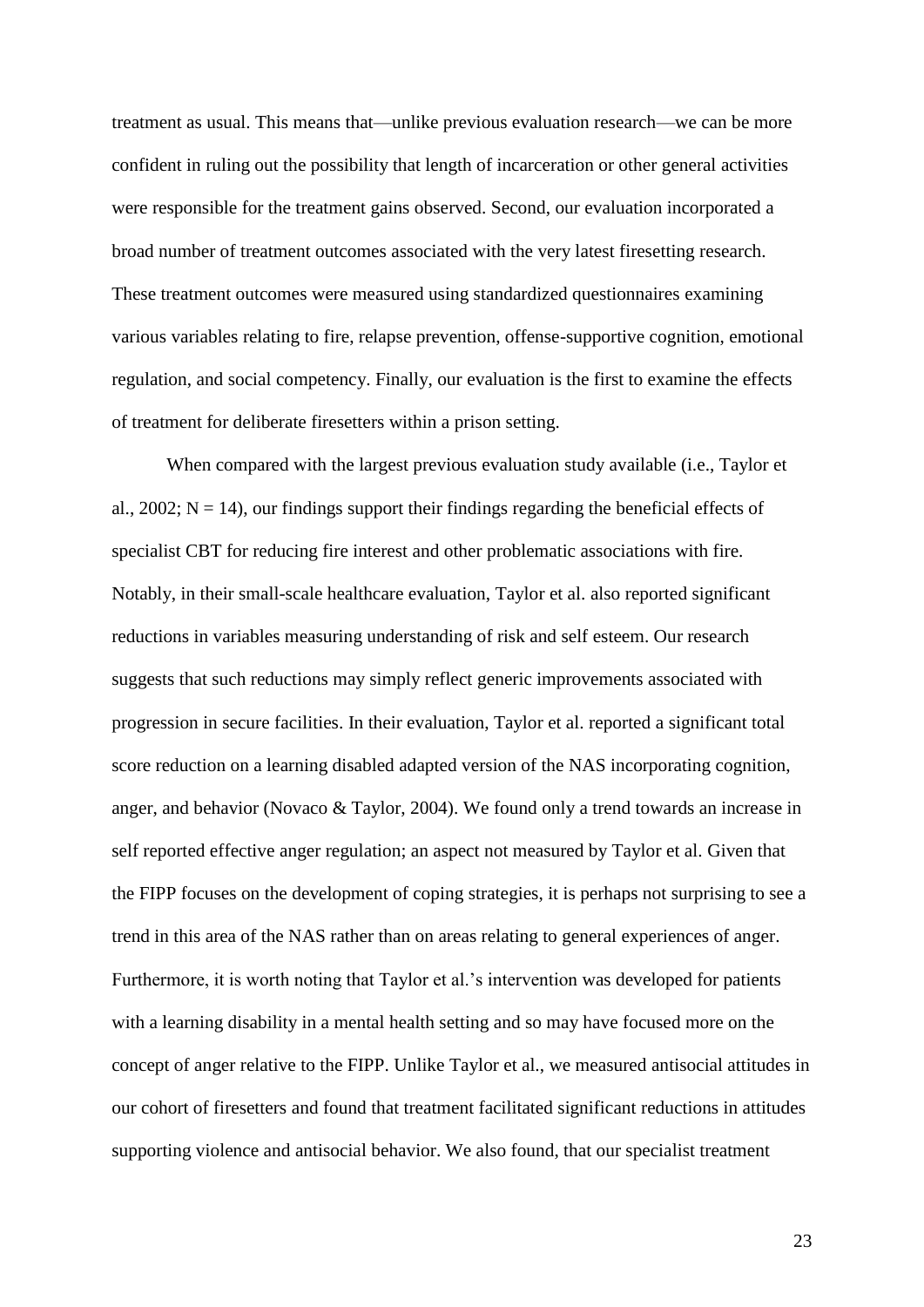demonstrated a trend towards improving firesetters' self reported internalized locus of control.

Interestingly, during the second part of our evaluation we found that improvement on the primary outcome of the Fire Factor Scale post treatment was not associated with baseline measurements such as age, sentence length, childhood firesetting, mental health problems, previous experience of treatment, total number of firesetting offenses (from file information) or denial of firesetting. In fact, of the three factors associated with improvement on the Fire Factor Scale (formal education, number of self reported adult firesetting incidents, and total number of lifetime offenses) only self-reported adult firesetting entered the final regression equation as a marginally significant predictor. This finding suggests that clients who hold most problems in the area of firesetting are those likely to benefit most from specialist treatment. While this finding may be important for guiding client selection onto specialist firesetting treatment in the future, further exploration of the factors relating to therapeutic progression as well as analysis of how such factors fit with the Risk, Need, Responsivity model (Andrews & Bonta, 2010) would be highly informative. Our finding, that higher levels of self-reported adult firesetting predicted greater improvement on the Fire Factor Scale, is especially interesting given that formal recorded convictions for fire-relevant offenses were not related to such improvements. This supports the longstanding assumption that official records of arson may severely underestimate rates of firesetting behavior (Arson Control Forum, 2003; Dolan, McEwan, Doley, & Fritzon, 2011) and appears to indicate that such records should not be solely relied upon for therapeutic planning purposes. The disparity in number of recorded firesetting offenses and number of self reported fires set is clearly illustrated in Table 1 where number of self reported fires is notably higher for both the FIPP and TAU groups.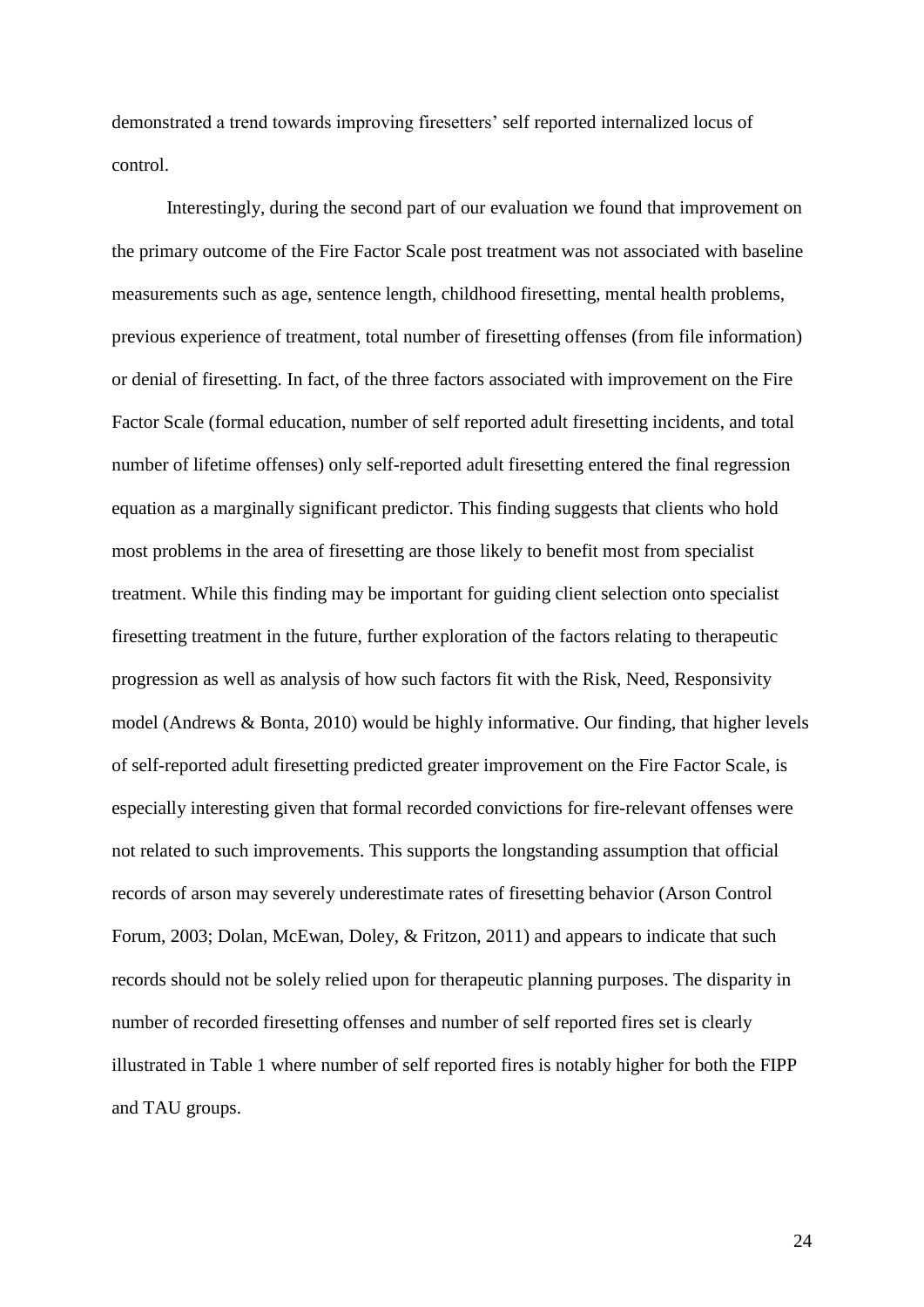#### **Limitations**

 A key limitation associated with non-randomized trials is the possibility that the treatment and comparison group differ in some way that confounds treatment effects. For example, it is possible that the slightly higher level of attrition for TAU participants at Time 2 may have led to some unknown systematic bias. It is also possible that offenders with a more notable or prolific firesetting history were referred for treatment relative to TAU participants. Our analysis showed FIPP participants held more total violent offenses and property offenses on record. This could indicate some propensity for FIPP participants to be more problematic offenders. However, if this is the case then the FIPP group is likely to hold a larger number of treatment needs which research suggests would have given this group less of an opportunity to make observable gains in treatment (see Andrews & Bonta, 2010). However, no other baseline differences between the groups on potential confounding variables (e.g., formal education, lifetime engagement with mental health services, sentence length, number of self reported adult fires set, officially recorded firesetting offenses) were detected. It should be noted, however, that we were not always able to obtain full sets of data for all key variables. Consequently, we can be reasonably confident that the improvements observed in our evaluation are not confounded by age, formal education, ethnicity, or sentence length for which we held complete data. However, missing data associated with variables such as number of offenses, target of firesetting, and number of self reported adult fires set mean that we can not be fully confident that our FIPP and TAU group do not differ on these variables.

 A further limitation relates to sample size. Although we initially invited 215 participants to take part in our evaluation, the attrition rate for reaching Time 2 was high (58.8% for FIPP participants and 46.4% for TAU) resulting in an overall sample size of 99 for the main Interaction x Time analyses. Such attrition rates are not unusual in forensic samples (Olver, Wong, & Nicholaichuck, 2009), and did not substantially decrease the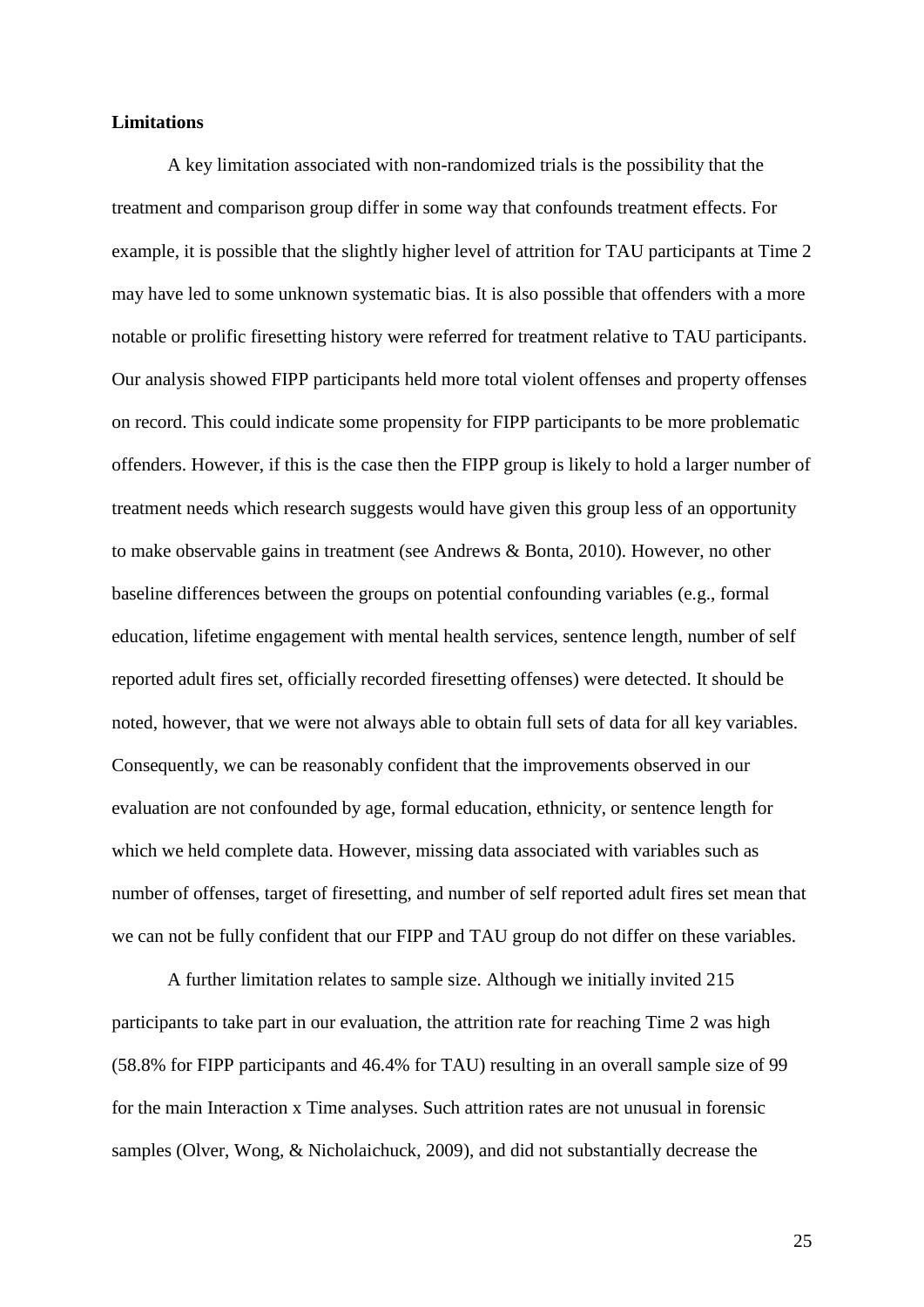statistical power required to detect significant interaction effects according to our a priori power analyses. The key reasons for attrition at Time 2 in our study related to unforeseeable prison transfer /release or treatment drop out which was typically associated with medical or mental health issues. Whilst many of these latter issues were also unforeseeable, improved mental health provision within prisons could alleviate attrition in future programmes (see National Health Service Commissioning Board, 2013). Attrition did severely influence the numbers of individuals available in the TAU group at Time 3 ( $n = 13$ ) which substantially decreased statistical power to detect a medium effect according to our a priori power analysis. The majority of attrition here related to prison transfers which occurred over the time period of our study. Given this latter difficulty, and the fact that we did not feel it necessary to adjust our analyses for impression management, our study should be viewed as a more cautious estimate of the long term treatment effects associated with specialist CBT for firesetters.

A key issue associated with the interpretation of treatment effectiveness studies is that it is difficult to pinpoint exactly which part of treatment is responsible for the positive effects observed. In our study, for example, it is unclear whether improvement was associated with psychoeducation work or CBT. Furthermore, we do not know whether incorporating individual follow up sessions—a component often absent from forensic group work—served to strengthen the positive effects associated with treatment. Given that we found participants in both the FIPP and TAU groups increased in their awareness of fire risk and strategies, it is likely that factors non-specific to the FIPP are responsible for eliciting change in these areas. Future research is required to further specify the exact components associated with treatment progression in relation to firesetting. In particular, work is needed to disentangle the effects of CBT and educational fire safety training as well as work to ascertain why the program is impacting upon specific areas (i.e., the Fire Factor Scale and Offense-Supportive Cognition) and not others (i.e., Social Competence).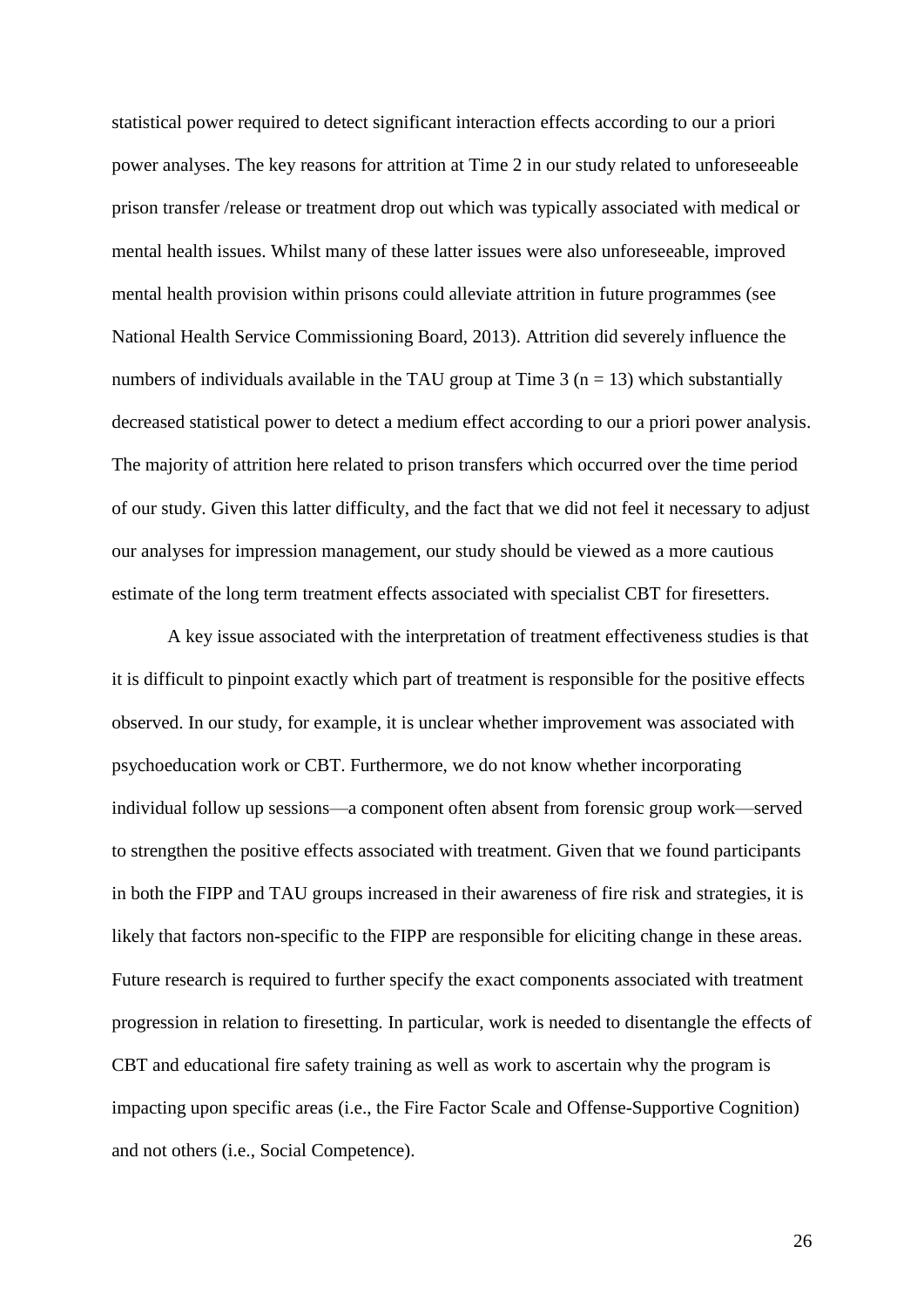Finally, a notable limitation of our study is that outcome measures were self-reported psychological factors empirically associated with firesetting rather than direct measures of firesetting behavior. Furthermore, one of these measures (The Fire Relapse Prevention Questionnaire; Beckett et al., 2011) was developed specifically for this study, held very low test-retest reliabilities (possibly due to floor effects), and has yet to be fully psychometrically verified. This problem is likely to have obscured gains meaning that our study is likely to represent a more conservative estimate of treatment success. Ideally, future treatment evaluations with firesetters should seek to establish direct behavioral outcome measures that bypass the limitations of self-report. Post release recidivism figures, for example, would provide direct evidence of whether specialist treatment for firesetters reduces problematic firesetting.

## **Conclusions**

This study is the first trial examining the effectiveness of specialist treatment for prisoners who have set deliberate fires. Our analyses of primary and secondary outcome measures showed that participants who received specialist treatment improved significantly on one of three primary outcomes (i.e., interest and approach towards fire) as well as improving on some secondary outcomes (i.e., violent and antisocial attitudes) relative to participants who engaged in TAU. These improvements were sustained three-months post treatment. Trends were also noted for improvements on secondary measures examining emotional regulation and locus of control. However, no beneficial effects of specialist treatment were observed for social competency nor for the majority of emotional regulation measures. Our study suggests that specialist interventions may be best targeted at those who hold the most serious firesetting behavior. Nevertheless, further trials are required—perhaps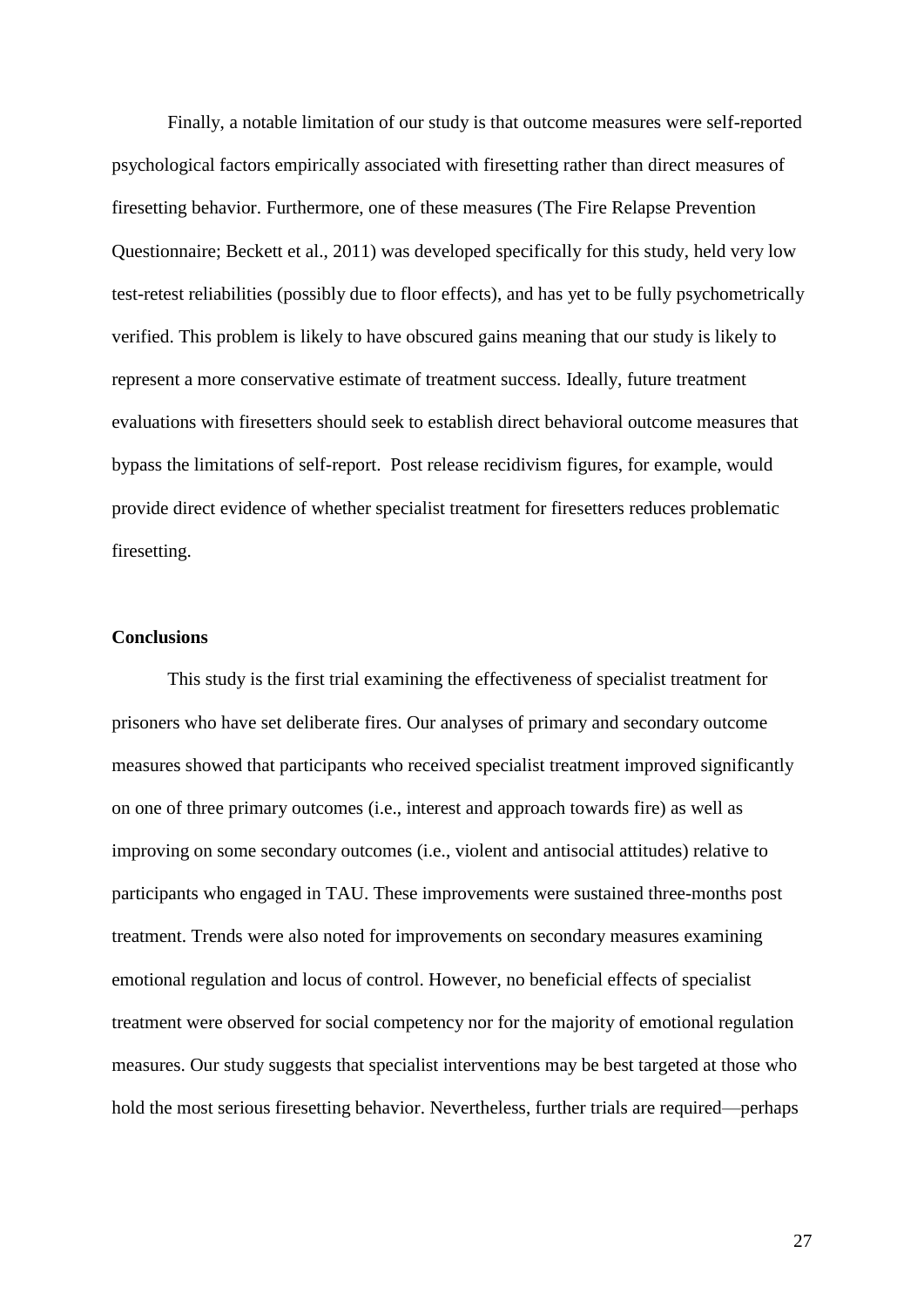with a randomized component—to further specify both the breadth of factors impacted through specialist treatment as well as the key criteria leading to therapeutic improvement.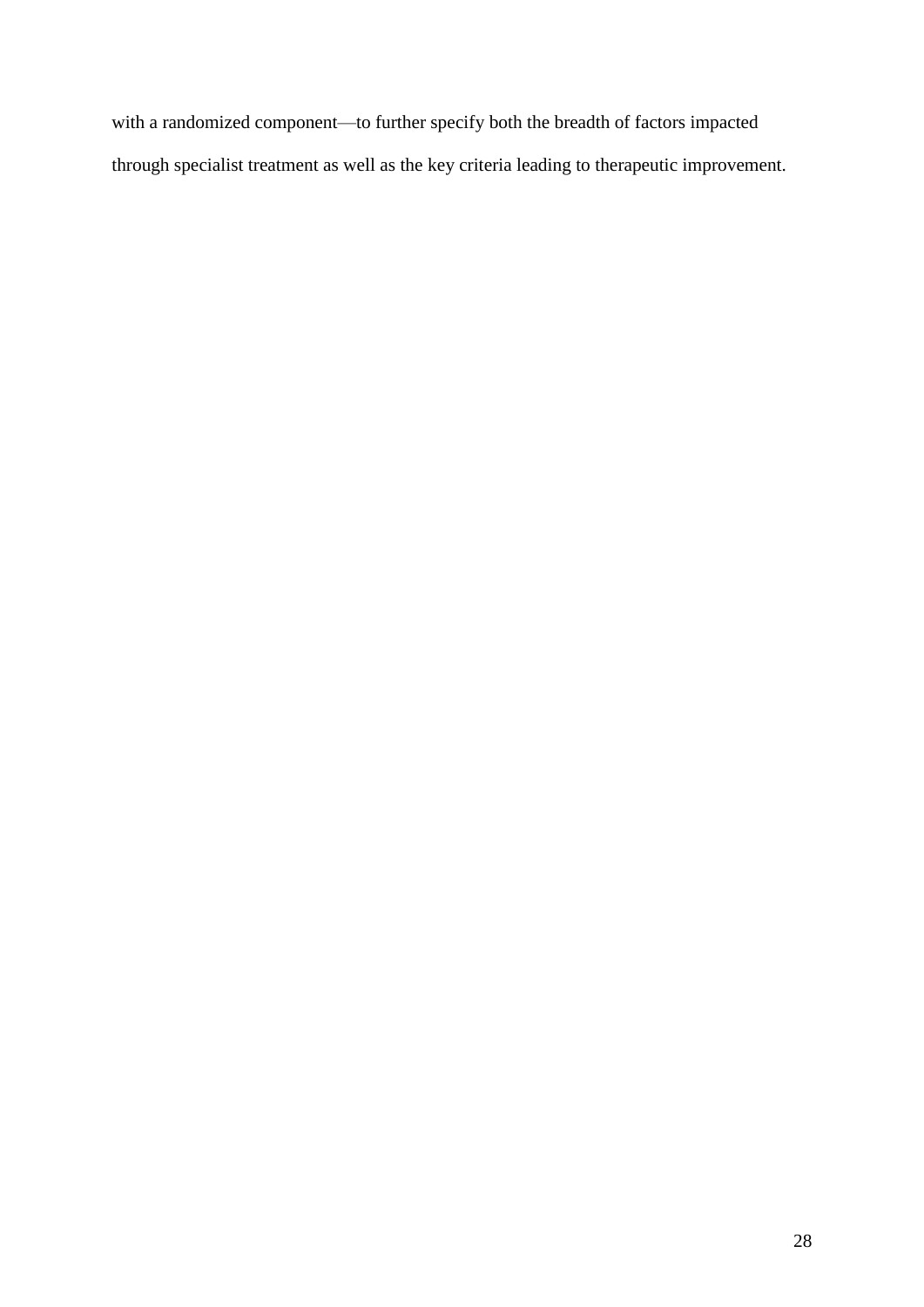#### **References**

Andrews, D. A., & Bonta, J. L. (2010). The psychology of criminal conduct ( $5<sup>th</sup>$  edition). Cincinnati, OH: Anderson.

Arson Control Forum (2003). Research bulletin no. 1. Arson: From reporting to conviction. Office of the Deputy Prime Minister. Retrived from: http://www.stoparsonuk.org/documents/resources/No1%20From%20Reporting%20to %20Conviction.pdf

Battle, J. (1992). Culture-free Self-Esteem Inventories (2nd ed.). Austin, TX: PRO-ED.

- Battle, J. (1997). Culture-free Self-esteem Inventories for children and adults. In C. P. Zalaquett & R. J. Wood (Eds.), Evaluating stress: A book of resources (pp.  $67-95$ ). London: The Scarecrow Press, Inc.
- Beckett, R. C., Fisher, D., Mann, R., & Thornton, D. (1998). The relapse prevention questionnaire and interview. In H. Eldridge (Ed.), Therapist guide for maintaining change (pp. 138-150). London: Sage.
- Beckett, R. C., Fisher, D., Mann, R., Thornton, D., & Gannon, T. A. (2011). The fire relapse prevention questionnaire and scoring procedure. Unpublished questionnaire.
- Campbell, R. (2014). Intentional fires. Massachusetts, United States: National Fire Protection Association. Retrieved from http://www.nfpa.org/~/media/files/research/nfpa%20reports/major%20causes/osintentio nal.pdf
- Culhane, S. E., & Morera, O. F. (2010). Reliability and validity of the Novaco Anger Scale and Provocation Inventory (NAS-PI) and State-Trait Anger Expression Inventory-2 (STAXI-2) in hispanic and non-hispanic white student samples. Hispanic Journal of Behavioral Sciences, 32(4), 586-606. doi:10.1177/0739986310381458

Department for Communities and Local Government (2010). Fire Statistics United Kingdom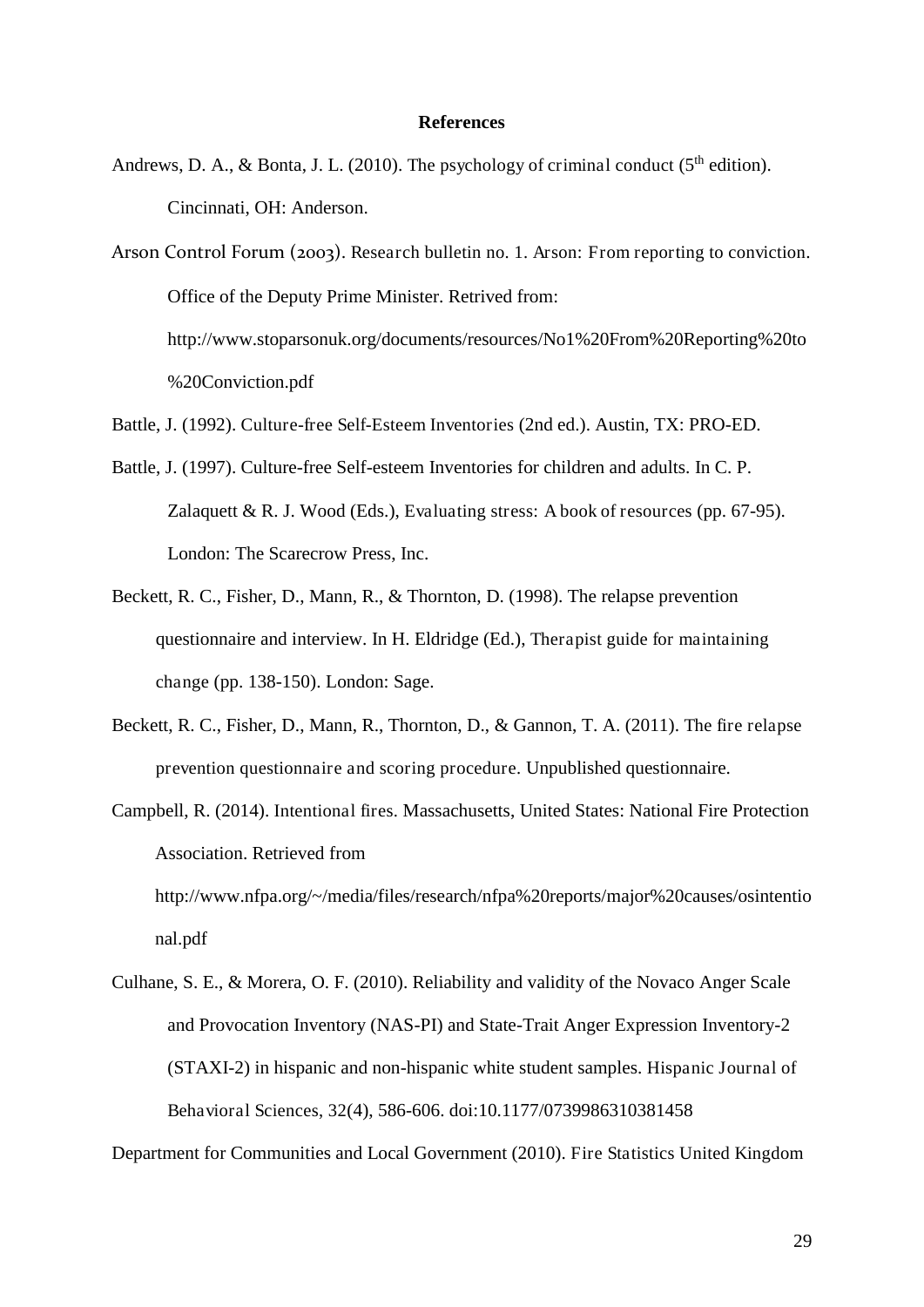2008. Retrieved from

http://www.communities.gov.ul/documents/statistics/pdf/1780609.pdf

- Dickens, G., Sugarman, P., & Gannon, T. A. (Eds.). (2012). Firesetting and mental health: Theory, research and practice. London: RCPsych Pubs.
- Dolan, M., McEwan, T. E., Doley, R., & Fritzon, K. (2011). Risk factors and risk assessment in juvenile fire-setting. Psychiatry, Psychology and Law, 18, 378-394. doi: 10.1080/13218719.2011.559154
- Ducat, L., McEwan, T. E., & Ogloff, J. R. P. (2015). An investigation of firesetting recidivism: Factors related to repeat offending. Legal and Criminological Psychology, 20, 1-18. doi: 10.1111/lcrp.12052
- Eisen, S. V., Ranganathan, G., Seal, P., & Spiro, A. (2007). Measuring clinically meaningful change following mental health treatment. Journal of Behavioral Health Services and Research, 34, 272-289. doi: 10.1007/s11414-007-9066-2
- Faul, F., Erdfelder, E., Lang, A., & Buchner, A. (2007). G\*Power 3: A flexible statistical power analysis program for the social, behavioural, and biomedical sciences. Behaviour Research Methods, 35, 175-191. doi: 10.3758/BF03193146
- Fritzon, K., Doley, R. & Clark, F. (2013). What works in reducing arson-related offending. In L. A. Craig, L. Dixon, & T. A. Gannon (Eds.), What works in offender rehabiliation: An evidence-based approach to assessment and treatment (pp. 255-270). Chichester, England: Wiley-Blackwell.
- Gannon, T. A., Ó Ciardha, C., & Barnoux, M. L. (2011). The identification with fire questionnaire. Unpublished manuscript, CORE-FP, School of Psychology, University of Kent, UK.
- Gannon, T. A., Ó Ciardha, C., Barnoux, M. L., Tyler, N., Mozova, K., & Alleyne, E. K. A. (2013). Male imprisoned firesetters have different characteristics than other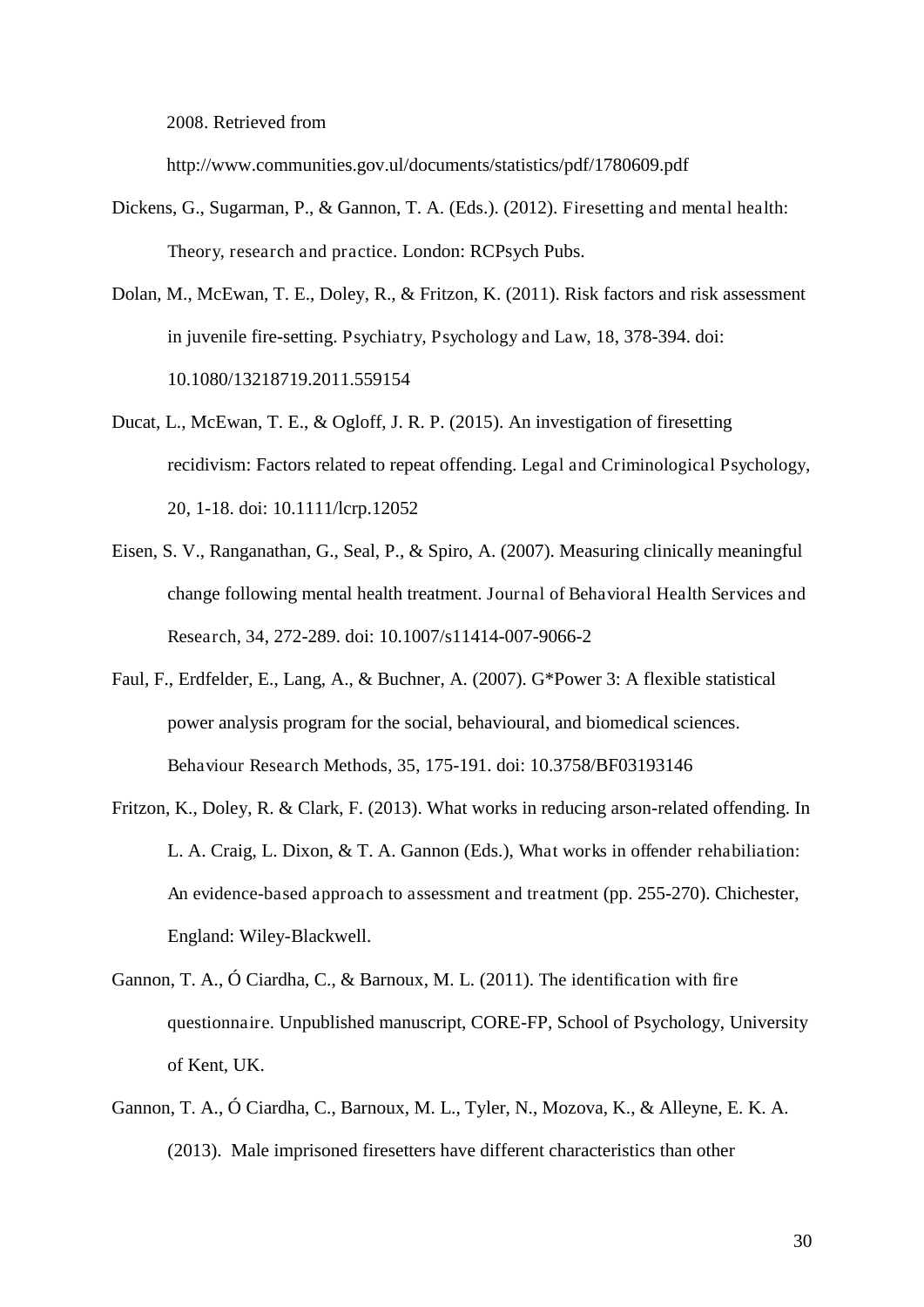imprisoned offenders and require specialist treatment. Psychiatry: Interpersonal and Biological Processes, 76, 349-364. doi: 10.1521/psych.2013.76.4.349

- Gannon, T. A., Ó Ciardha, C., Doley, R. M., & Alleyne, E. (2012). The Multi-Trajectory Theory of Adult Firesetting (M-TTAF). Aggression and Violent Behavior, 17(2), 107- 121. doi:10.1016/j.avb.2011.08.001
- Gannon, T. A., & Pina, A. (2010). Firesetting: Psychopathology, theory and treatment. Aggression and Violent Behavior, 15(3), 224-238. doi:10.1016/j.avb.2010.01.001
- George, D., & Mallery, P. (2003). SPSS for windows step by step: A simple guide and reference 11.0 update  $(4<sup>th</sup>$  ed.). Boston, MA: Allyn and Bacon.
- Hall, G. (1995). Using group work to understand arsonists. Nursing Standard, 9, 25-28.
- Hanson, R. K., Gordon, A., Harris, A. J. R., Marques, J. K., Murphy, W., Quinsey, V. L., & Seto, M. C. (2002). A report of the collaborative outcome data project on the effectiveness of psychological treatment for sex offenders. Sexual Abuse: A Journal of Research and Treatment, 14, 169-194. doi: 1079-0632/02/0400-0169/0
- Horowitz, L. M., Rosenberg, S. E., Baer, B. A., Ureño, G., & Villaseñor, V. S. (1988). Inventory of interpersonal problems: Psychometric properties and clinical applications. Journal of Consulting and Clinical Psychology, 56(6), 885-892. doi:10.1037/0022-006x.56.6.885
- Jenerette, C., & Dixon, J. (2010). Developing a Short Form of the Simple Rathus Assertiveness Schedule Using a Sample of Adults With Sickle Cell Disease. Journal of Transcultural Nursing, 21(4), 314-324. doi:10.1177/1043659609360712
- Jennings, J. L., & Deming, A. (2013). Effectively utilizing the "behavioral" in Cognitive-Behavioral group therapy of sex offenders. International Journal of Behavioral Consultation and Therapy, 8, 7-13. doi: 10.1037/h0100968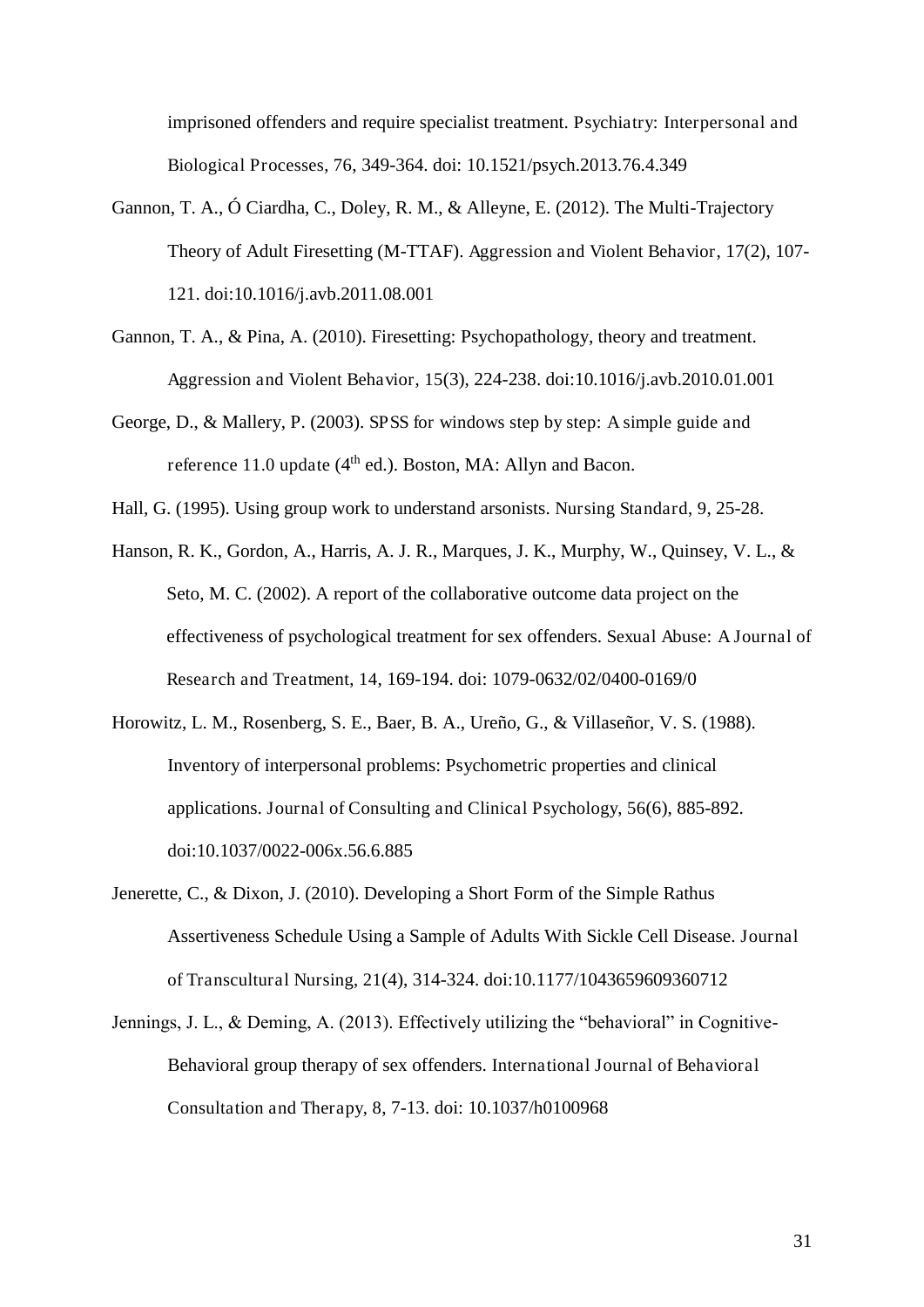- Landenberger, N. A., & Lipsey, M. W. (2005). The positive effects of cognitive-behavioral programs for offenders: A meta-analysis of factors associated with effective treatment. Journal of Experimental Criminology, 1, 451-476. doi: 10.1007/s11292- 005-3541-7
- Lanyon, R. I., & Carle, A. C. (2007). Internal and external validity scores on the Balanced Inventory of Desirable Responding and the Paulhus Deception Scales. Educational and Psychological Measurement, 67, 859-876. doi: 10.1177/0013164406299104
- Lipsey, M. W., Chapman, G. L., & Landenberger, N. A. (2001). Cognitive-behavioral programs for offenders. The Annals of the Americal Academy of Politital and Social Science, 578, 144-157. doi: 10.1177/000271620157800109
- Milkman, H., & Wandberg, K. (2007). Cognitive behavioral treatment: A review and *discussion for corrections' professionals*. Washington, DC: National Institute of Corrections.
- Mills, J. F., & Kroner, D. G. (1999). Measures of Criminal Attitudes and Associates: User Guide. Unpublished instrument and user guide.
- Mills, J. F., Kroner, D. G., & Forth, A. E. (2002). Measures of Criminal Attitudes and Associates (MCAA): Development, factor structure, reliability, and validity. Assessment, 9(3), 240-253. doi: 10.1177/1073191102009003003
- Mills, J. F., Kroner, D. G., & Hemmati, T. (2004). The Measures of Criminal Attitudes and Associates (MCAA). Criminal Justice and Behavior, 31(6), 717-733. doi:10.1177/0093854804268755
- Ministry of Justice (2013). Costs per place and costs per prisoner: National Offender Management Service annual report and accounts 2012-2013 management information addendum management information addendum. Retrieved from https://www.gov.uk/government/uploads/system/uploads/attachment\_data/file/251272/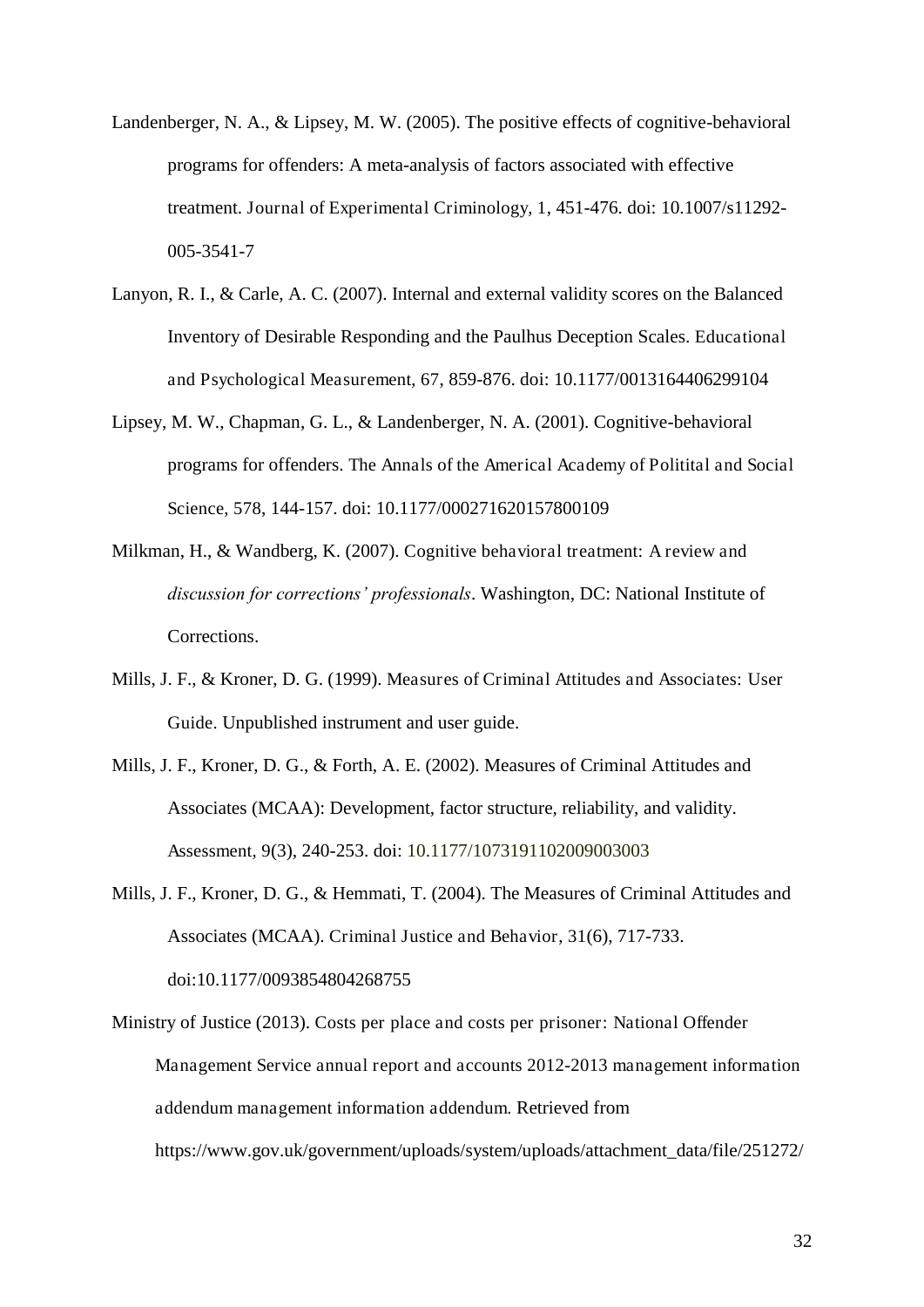prison-costs-summary-12-13.pdf

- Muckley, A. (1997). Firesetting: Addressing offending behaviour: A resource and training manual. Redcar and Cleveland Psychological Service.
- Murphy, G. H., & Clare, I. C. H. (1996). Analysis of motivation in people with mild learning disabilities (mental handicap) who set fires. Psychology, Crime & Law, 2(3), 153-164. doi:10.1080/10683169608409774
- National Health Service Commissioning Board (2013). Securing excellence in commissioning for offender health. NHS. Available from http://www.england.nhs.uk/wpcontent/uploads/2013/03/offender-commissioning.pdf
- Novaco, R. W. (2003). The Novaco anger scale and provocation inventory: NAS-PI. Los Angeles, CA: Western Psychological Services.
- Novaco, R. W., & Taylor, J. L. (2002). Assessment of anger and aggression in male offenders with developmental disabilities. Psychological Assessment, 16, 42-50. doi: 10.1037/1040-3590.16.1.42
- Nowicki, S., & Duke, M. P. (1974). A Locus of Control Scale for Noncollege as Well as College Adults. Journal of Personality Assessment, 38(2), 136-137. doi:10.1080/00223891.1974.10119950
- Nowicki, S., Jr. . (1976). Adult Nowicki-Strickland internal-external Locus of Control Scale. (Test Manual available from S. Nowicki, Jr., Department of Psychology, Emory University, Atlanta, GA 30322).
- Ó Ciardha, C., Barnoux, M., Alleyne, E., Tyler, N., Mozova, K., & Gannon, T. A. (2015). Multiple factors in the assessment of firesetters' fire interest and attitudes. Legal and Criminological Psychology, 20, 37-47. doi: 10.111/lcrp.12065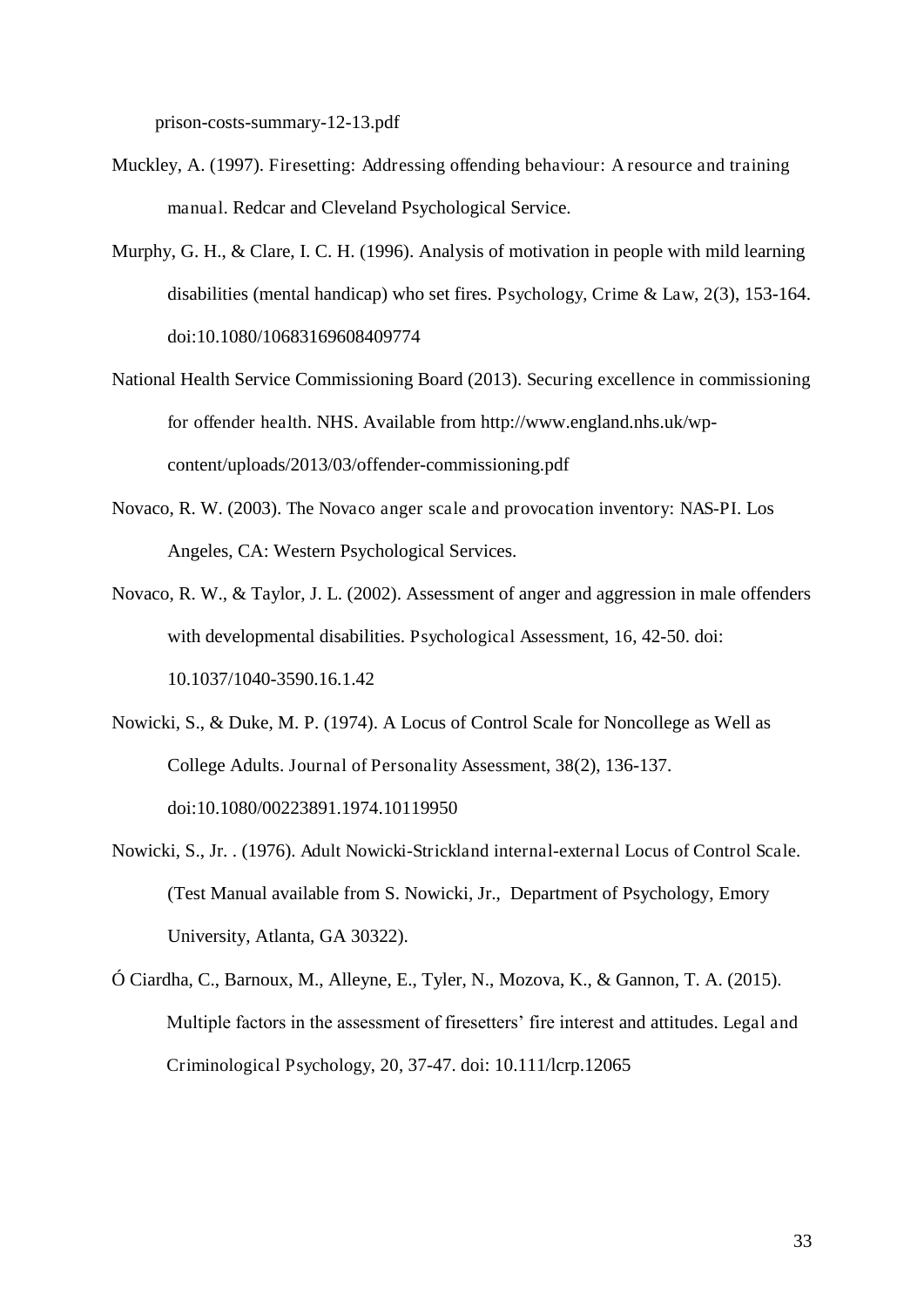- Ó Ciardha, C., Gannon, T. A., & Tyler, N. (2014). A practical guide to assessing adult *firesetters' fire*-related treatment needs using the Five Factor Fire Scale. Manuscript submitted for publication.
- Office of the Deputy Prime Minister (2006). The economic costs of fire: Estimates for 2004 April. London: Office of the Deputy Prime Minister.
- Olver, M. E., Wong, S. C. P., Nicholaichuk, T. P. (2009). Outcome evaluation of a highintensity inpatient sex offender treatment program. Journal of Interpersonal Violence, 24, 522-536. doi: 10.1177/0886260508317196
- Palmer, E. J., Caulfield, L. S., & Hollin, C. R. (2007). Interventions with arsonists and young fire setters: A survey of the national picture in England and Wales. Legal and Criminological Psychology, 12(1), 101-116. doi:10.1348/135532505x85927
- Paulhus, D. L. (1991). Measurement and control of response bias. In J. P. Robinson, P. R. Shaver, & L. S. Wrightsman (Eds.), Measures of personality and social psychological attitudes (pp. 17-59). San Diego, CA: Academic Press.
- Paulhus, D. L. (1994). Balanced Inventory of Desirable Responding: Reference manual for BIDR Version 6. Unpublished manuscript, University of British Columbia, Vancouver, Canada.
- Pearson, F. S., Lipton, D. S., Cleland, C. M., & Yee, D. S. (2002). The effects of behavioral/cognitive-behavioral programs on recidivism. Crime and Delinquency, 48, 476-496. doi: 10.1177/001112870204800306
- Redondo, S. Sánchez-Meca, J., & Garrido, V. (1999). The influence of treatment programmes on the recidivism of juvenile and adult offenders: An european meta-analytic review. Psychology, Crime and Law, 5, 251-278. doi: 10.1080/10683169908401769
- Rowlings, K. (2008). Counting the costs of crime in Australia: A 2005 update. Research and Public Policy Series No. 91. Canberra, ACT: Australian Institute of Criminology.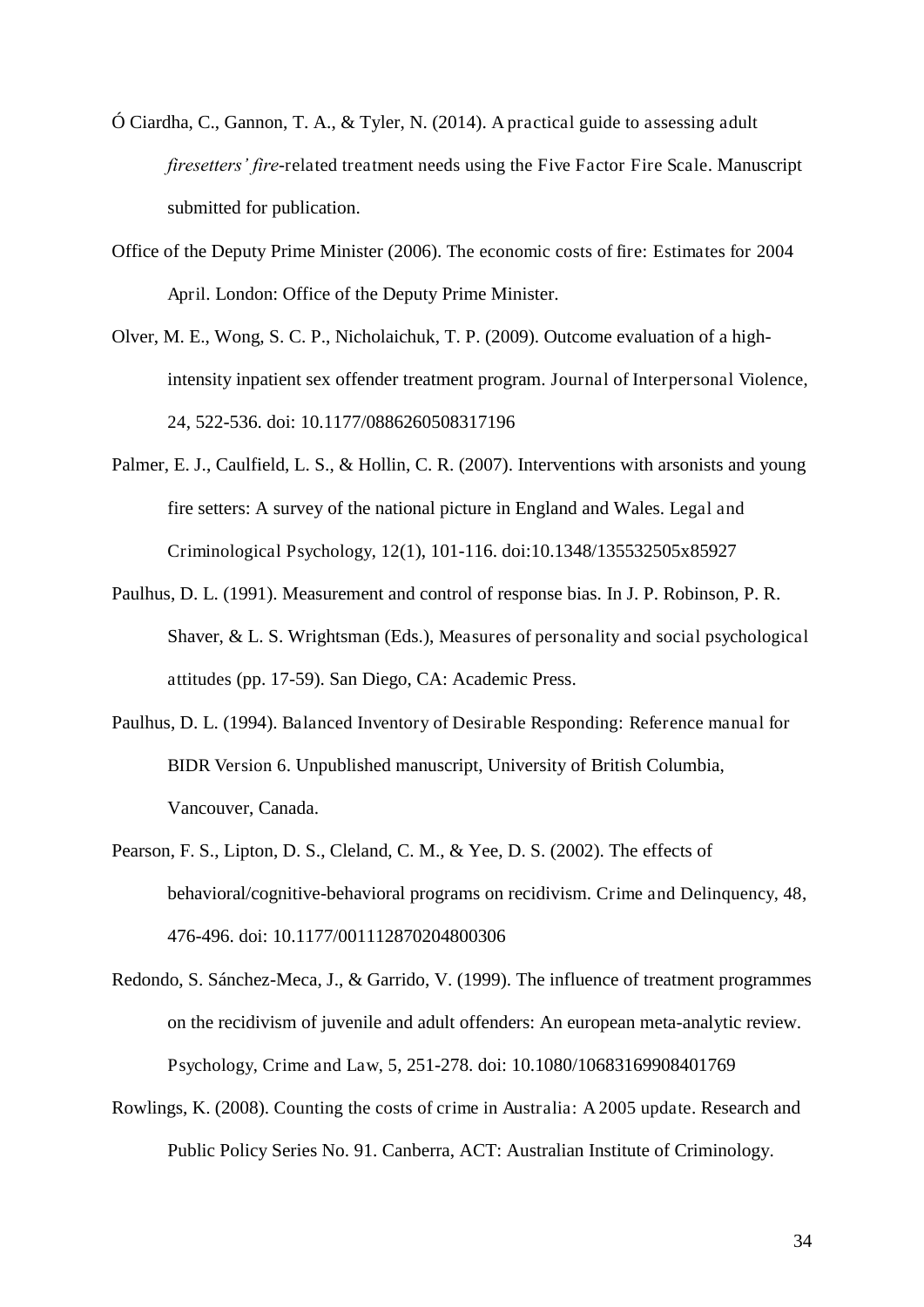Retrieved from http://www.aic.gov.au/documents/9/A/3/{9A333836-6275-4855- 9C0B-20FB05B05992}rpp91.pdf

- Russell, D., Peplau, L. A., & Cutrona, C. E. (1980). The revised UCLA Loneliness Scale: concurrent and discriminant validity evidence. Journal of Personality and Social Psychology, 39(3), 472-480. doi:10.1037//0022-3514.39.3.472
- Stöber, J., Dette, D. E., & Musch, J. (2002). Comparing Continuous and Dichotomous Scoring of the Balanced Inventory of Desirable Responding. Journal of Personality Assessment, 78(2), 370-389. doi: 10.1207/s15327752jpa7802\_10
- Swaffer, T., Haggett, M., & Oxley, T. (2001). Mentally disordered firesetters: A structured intervention programme. Clinical Psychology & Psychotherapy, 8(6), 468-475. doi: 10.1002/cpp.299
- Taylor, J. L., Robertson, A., Thorne, I., Belshaw, T. & Watson, A. (2006). Responses of female fire-setters with mild and borderline intellectual disabilities to a group intervention. Journal of Applied Research in Intellectual Disabilities, 19, 179-190. doi: 10.1111/j.1468-3148.2005.00260.x
- Taylor, J. L., Thorne, I., Robertson, A., & Avery, G. (2002). Evaluation of a group intervention for convicted arsonists with mild and borderline intellectual disabilities. Criminal Behaviour and Mental Health, 12(4), 282-293. doi: 10.1002/cbm.506
- Walker, D. F., McGovern, S. K., Poey, E. L., & Otis, K. E. (2005). Treatment effectiveness for male adolescent sexual offenders: A meta-analysis and review. Journal of Child Sexual Abuse, 13, 281-293. doi: 10.1300/J070v13n03\_14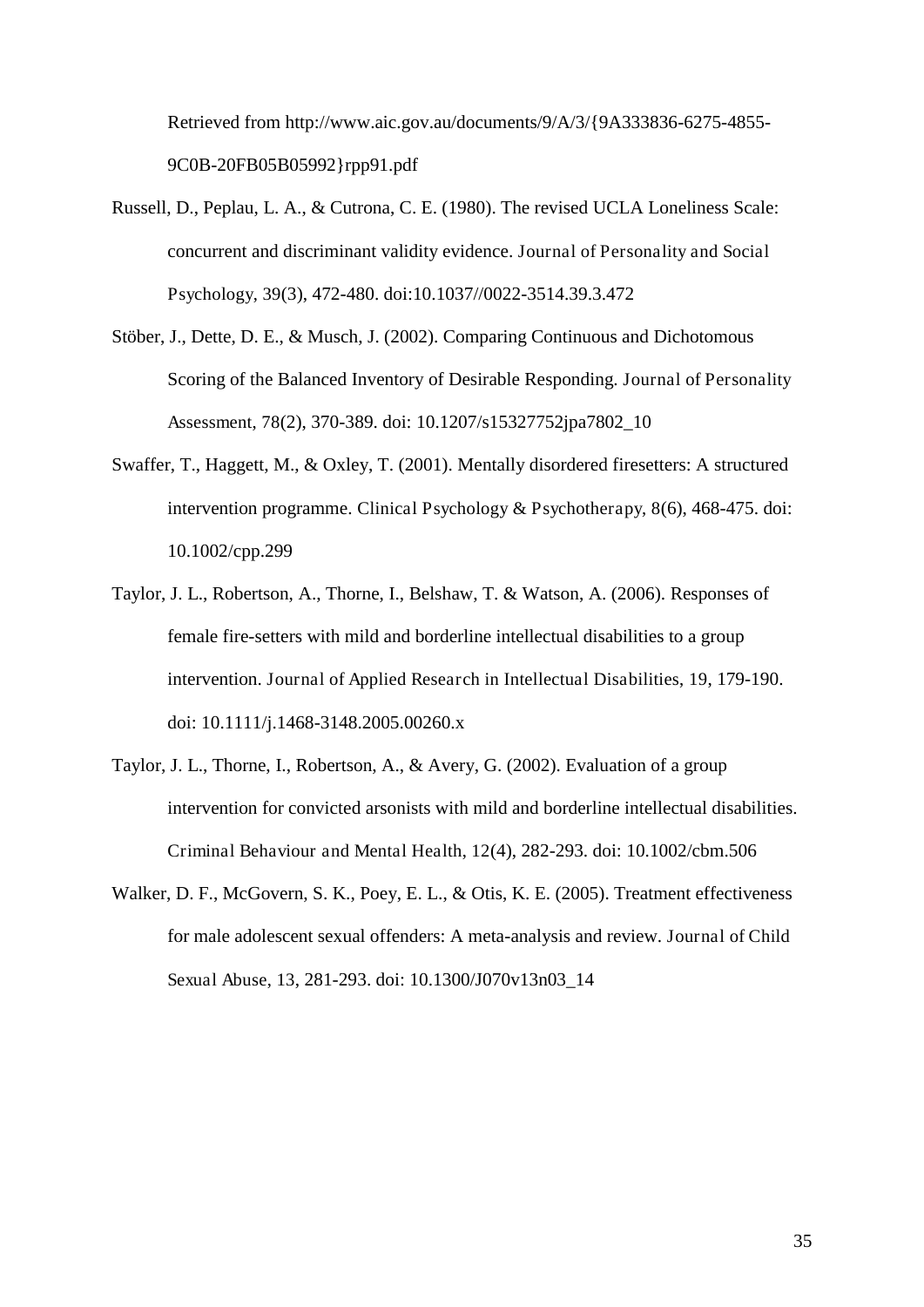

Figure 1. Diagram of Study Protocol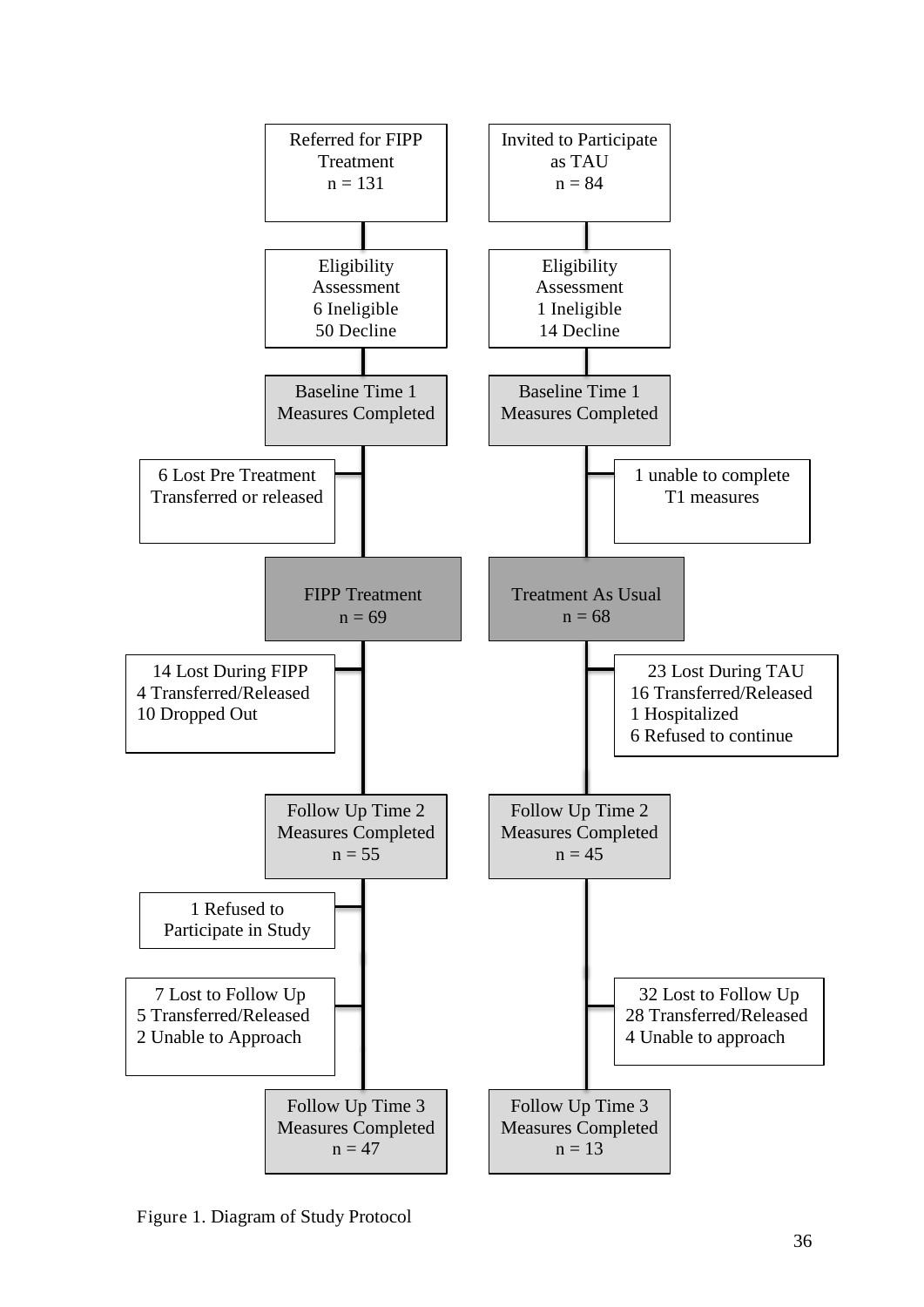# Table 1

| Variable                                                    | <b>FIPP Treatment</b> | Treatment as<br>Usual |  |
|-------------------------------------------------------------|-----------------------|-----------------------|--|
| Age M years (SD)                                            | 34.6 (13.4)           | 31.4(11.3)            |  |
| Formal Education M years (SD)                               | 10.9(3.4)             | 12.1(2.4)             |  |
| Ethnicity                                                   |                       |                       |  |
| White European (%)                                          | 79.7                  | 82.2                  |  |
| Black Ethnic Minority (%)                                   | 5.6                   | 4.4                   |  |
| Other (%)                                                   | 14.7                  | 13.4                  |  |
| Lifetime Engagement with Mental Health Services (%)         | 66.7                  | 51.1                  |  |
| Sentence Length M years (SD)                                | 6.4(4.7)              | 5.8(5.7)              |  |
| Number of Offenses <sup>a</sup>                             |                       |                       |  |
| Firesetting M (SD)                                          | 2.1(2.6)              | 1.6(1.1)              |  |
| Violent M (SD)                                              | 2.0(2.2)              | $1.1(1.8)$ *          |  |
| Sexual M (SD)                                               | 0.2(1.0)              | 0.1(0.6)              |  |
| Thefts M (SD)                                               | 7.8(10.6)             | 7.2(11.7)             |  |
| Fraud M (SD)                                                | 0.6(1.6)              | 0.3(0.9)              |  |
| Property M (SD)                                             | 4.1 $(4.0)$           | $2.2(3.7)$ *          |  |
| Public Disorder M (SD)                                      | 1.1(2.0)              | 1.1(1.7)              |  |
| Drug M (SD)                                                 | 1.0(2.1)              | 0.7(1.9)              |  |
| Number of Self Reported Adult Fires Set <sup>b</sup> M (SD) | 5.3(15.3)             | 3.4(10.9)             |  |
| Firesetting Includes <sup>c</sup>                           |                       |                       |  |
| Cell Fire $(s)$ $(\%)$                                      | 12.0                  | 17.9                  |  |
| Self Harm/Attempted Suicide (%)                             | 20.4                  | 7.1                   |  |
| Attempt Direct Harm to Other (%)                            | 26.0                  | 8.6                   |  |

Pre-Treatment Demographic Variables Associated with Firesetters Assigned to the FIPP Treatment ( $n = 54$ ) and Firesetters Assigned to the Treatment as Usual condition ( $n = 45$ )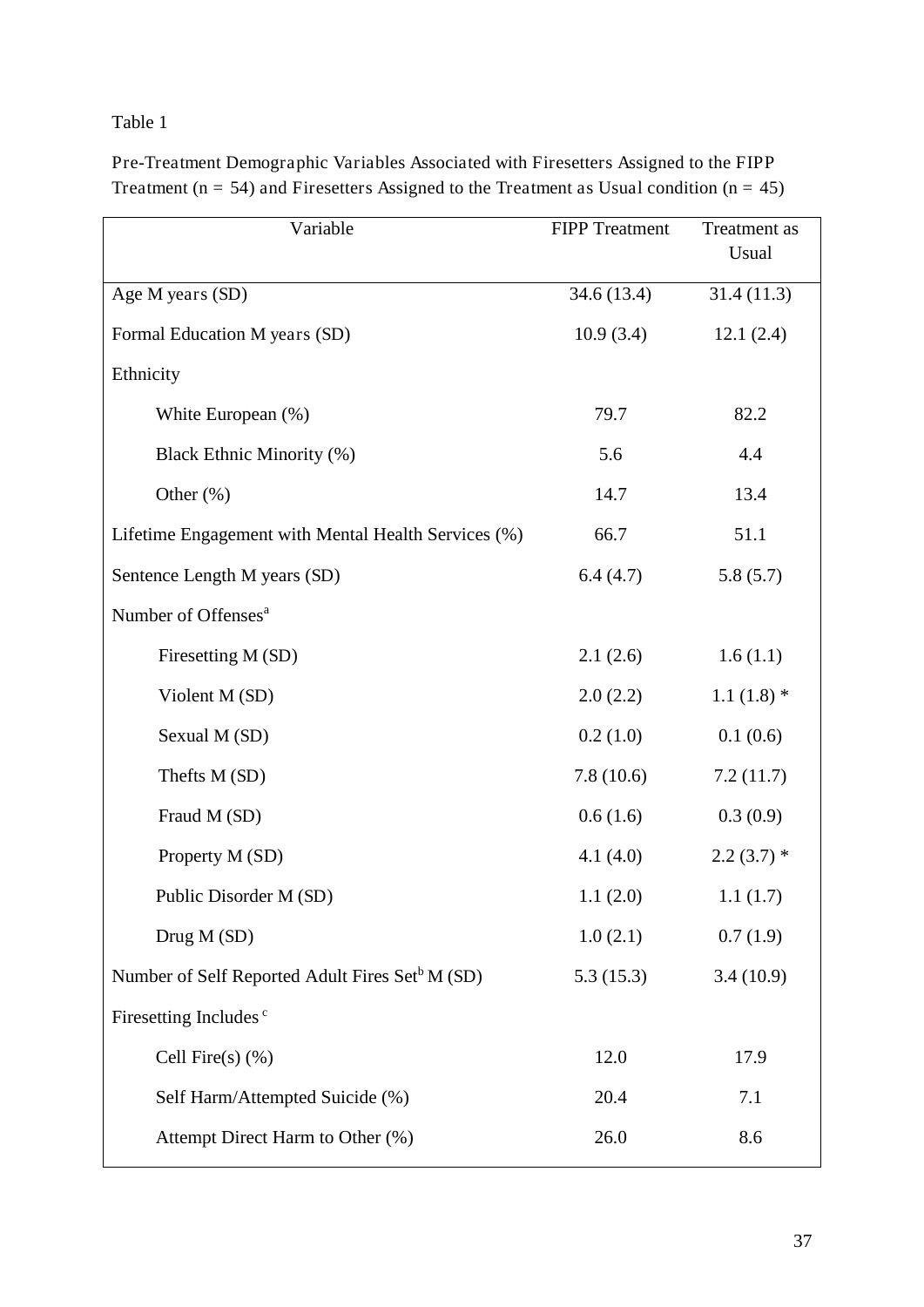| Denies Firesetting Offense(s) <sup>d</sup> (%) | 14.0 | 18.4 |
|------------------------------------------------|------|------|

Note. Violent Offenses refer to offenses against the person only.

<sup>a</sup>Missing data (35% FIPP, 33% TAU)<sup>b</sup>Missing data (13% FIPP, 20% TAU)<sup>c</sup>Missing data (9% FIPP, 51% TAU)<sup>d</sup>Missing data (9% FIPP, 51% TAU).  $^{\ast}$  p  $< .05$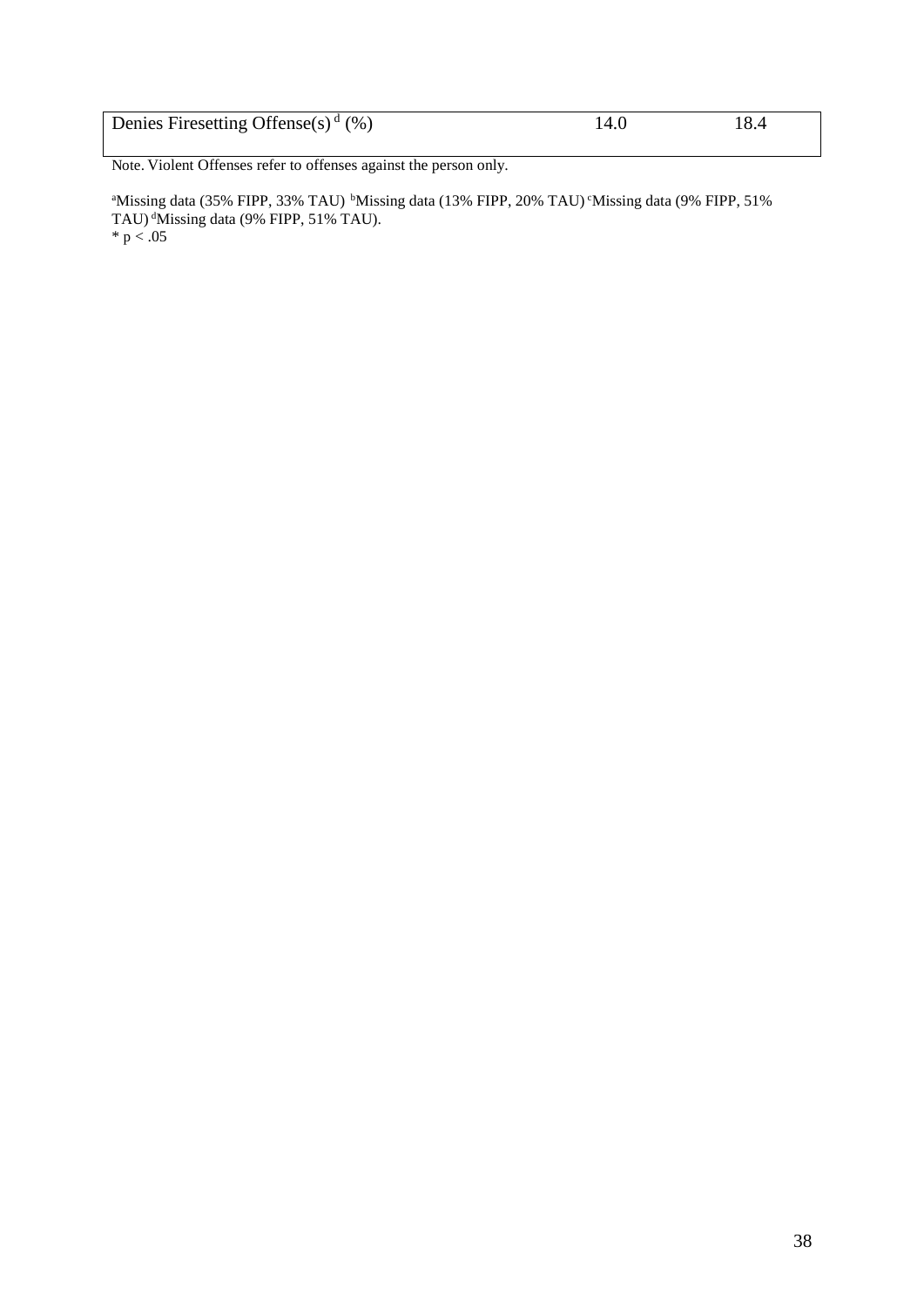# FIRESETTING THERAPY 39

# Table 2

Analysis of Primary and Secondary Outcome Measures Following Group Assignment to FIPP Treatment ( $n = 54$ ) or Treatment as Usual ( $n = 45$ ).

|                                                         | Time 1 Baseline<br>M(SD) |             | Time 2 Follow Up<br>M(SD) |             | Meaningful<br>Change    |            | Time 3 Follow Up<br>M(SD) |            | Time 1 vs. Time 2                              |
|---------------------------------------------------------|--------------------------|-------------|---------------------------|-------------|-------------------------|------------|---------------------------|------------|------------------------------------------------|
|                                                         |                          |             |                           |             |                         |            |                           |            | Intervention                                   |
|                                                         |                          |             |                           |             | $(ES \geq .50)$<br>$\%$ |            |                           |            | x Time                                         |
|                                                         |                          |             |                           |             |                         |            |                           |            |                                                |
| <b>Primary Measures</b>                                 | <b>FIPP</b>              | <b>TAU</b>  | <b>FIPP</b>               | <b>TAU</b>  | <b>FIPP</b>             | <b>TAU</b> | <b>FIPP</b>               | <b>TAU</b> |                                                |
| Fire                                                    |                          |             |                           |             |                         |            |                           |            |                                                |
| Fire Factor Scale (28-150; $\alpha = .87$ , $r = .76$ ) | 58.8 (13.3)              | 54.5 (12.6) | 53.1 $(13.5)$             | 54.2 (11.8) | 38.9                    | 15.6       | 53.3 $(14.3)$             | 57.4(16.0) | $p = .01$ , $\eta_p^2 = .06$                   |
| FRPQ Awareness (0-18; $\alpha$ = .85, r < .2)           | 6.9(4.5)                 | 3.5(3.5)    | 9.8(3.7)                  | 4.1(4.3)    | 37.0                    | 24.4       | 9.3(3.3)                  | 7.2(4.9)   | $p = .19$ , $\eta_p^2 = .02$                   |
| FRPQ Strategies (0-14; $\alpha$ = .84, r < .2)          | 5.4(3.7)                 | 2.9(2.4)    | 8.0(3.3)                  | 3.5(3.1)    | 44.4                    | 26.7       | 8.2(3.1)                  | 6.2(4.2)   | $p = .09$ , $\eta_p^2 = .04$                   |
| <b>Secondary Measures</b>                               |                          |             |                           |             |                         |            |                           |            |                                                |
| Offense-Supportive Cognition                            |                          |             |                           |             |                         |            |                           |            |                                                |
| MCAA Violence $(0-12; \alpha = .90, r = .82)$           | 5.3(4.0)                 | 5.2(3.9)    | 3.8(3.9)                  | 5.0(4.2)    | 42.6                    | 24.4       | 3.5(3.8)                  | 4.8(4.1)   | $p = .03$ , $\eta_p^2 = .05$                   |
| MCAA Entitlement (0-12; $\alpha$ = .66, r = .73)        | 6.2(2.7)                 | 6.0(2.6)    | 5.5(2.7)                  | 5.9(2.9)    | 33.3                    | 24.4       | 5.7(2.8)                  | 6.2(2.6)   | $p = .30, \eta_p^2 = .01$                      |
| MCAA Antisocial (0-12; $\alpha$ = .88, r = .74)         | 5.5(3.8)                 | 5.8(3.8)    | 3.9(3.6)                  | 5.9(4.1)    | 44.4                    | 33.3       | 3.9(3.5)                  | 5.8(4.5)   | $p = .006$ , $\eta_p^2 = .08$                  |
| <b>Emotional Regulation</b>                             |                          |             |                           |             |                         |            |                           |            |                                                |
| Locus of Control (0-40; $\alpha$ = .78, r = .62)        | 17.0(5.6)                | 13.5(5.6)   | 15.3(6.0)                 | 13.8(6.4)   | 40.7                    | 33.3       | 14.6(5.9)                 | 14.7(7.1)  | $p = .06, \eta_p^2 = .04$                      |
| NAS Total (48-144; $\alpha$ = .96, r = .84)             | 86.3 (19.8)              | 90.9(19.6)  | 83.3 (20.9)               | 88.9 (19.8) | 25.9                    | 24.4       | 80.6(20.9)                |            | 85.2 (21.5) $\vert$ p = .69, $\eta_p^2$ = .002 |
| NAS Regulation (12-36; $\alpha = .82$ , $r = .58$ )     | 86.3 (19.8)              | 90.9(19.6)  | 83.3 (20.9)               | 88.9 (19.8) | 44.4                    | 31.1       | 80.6(20.9)                |            | 85.2 (21.5) $p = .08$ , $\eta_p^2 = .04$       |
| PI (25-100; $\alpha$ = .95, r = .74)                    | 50.6(13.3)               | 52.0(11.7)  | 47.7(13.5)                | 51.1(11.2)  | 25.9                    | 26.7       | 47.2(12.8)                |            | 51.2 (11.7) $\vert$ p = .31, $\eta_p^2$ = .01  |